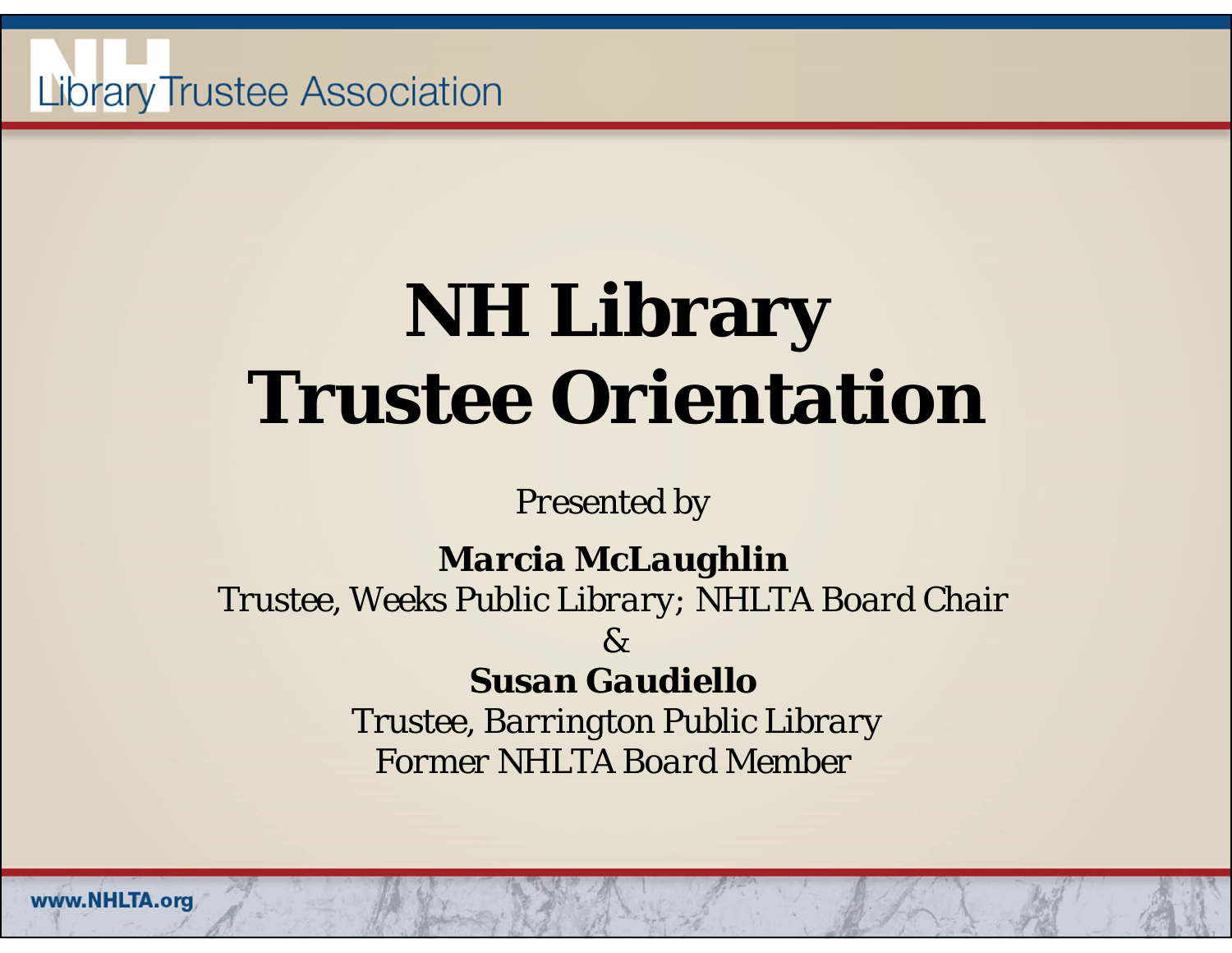### Agenda

- 1. NH Laws Relative to Public Libraries
- 2. Library Trustees A Job Description
- 3. Establishing Library Policies
- 4. The Trustee as Library Advocate
- 5. Budgeting and Management of Funds
- 6. Trustee Meetings and Right to Know Law
- 7. Personnel Responsibilities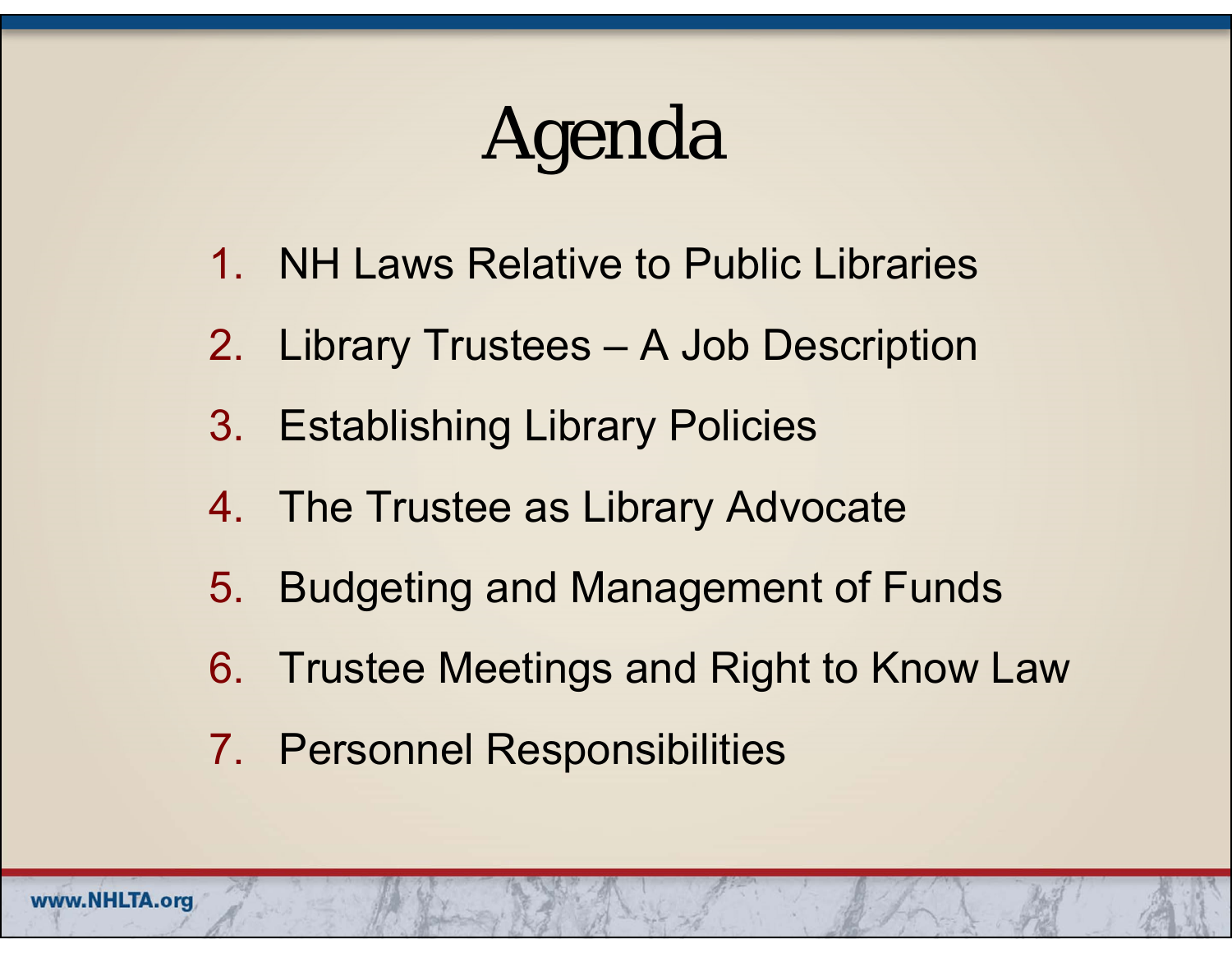### NH Laws Relating to Public Libraries

*RSA = NH Revised Statutes Annotated* 

- $\bullet$ RSA 202-A = Public Libraries
- $\bullet$ RSA 201-D:11 = Library User Confidentiality
- $\bullet$  RSA 91-A = Right to Know Law governing public meetings
- $\bullet$ RSA 32 = Municipal Budget Law
- $\bullet$  Case Law (Taylor decision: Library staff are not town employees)
- $\bullet$ The local library's bylaws and policies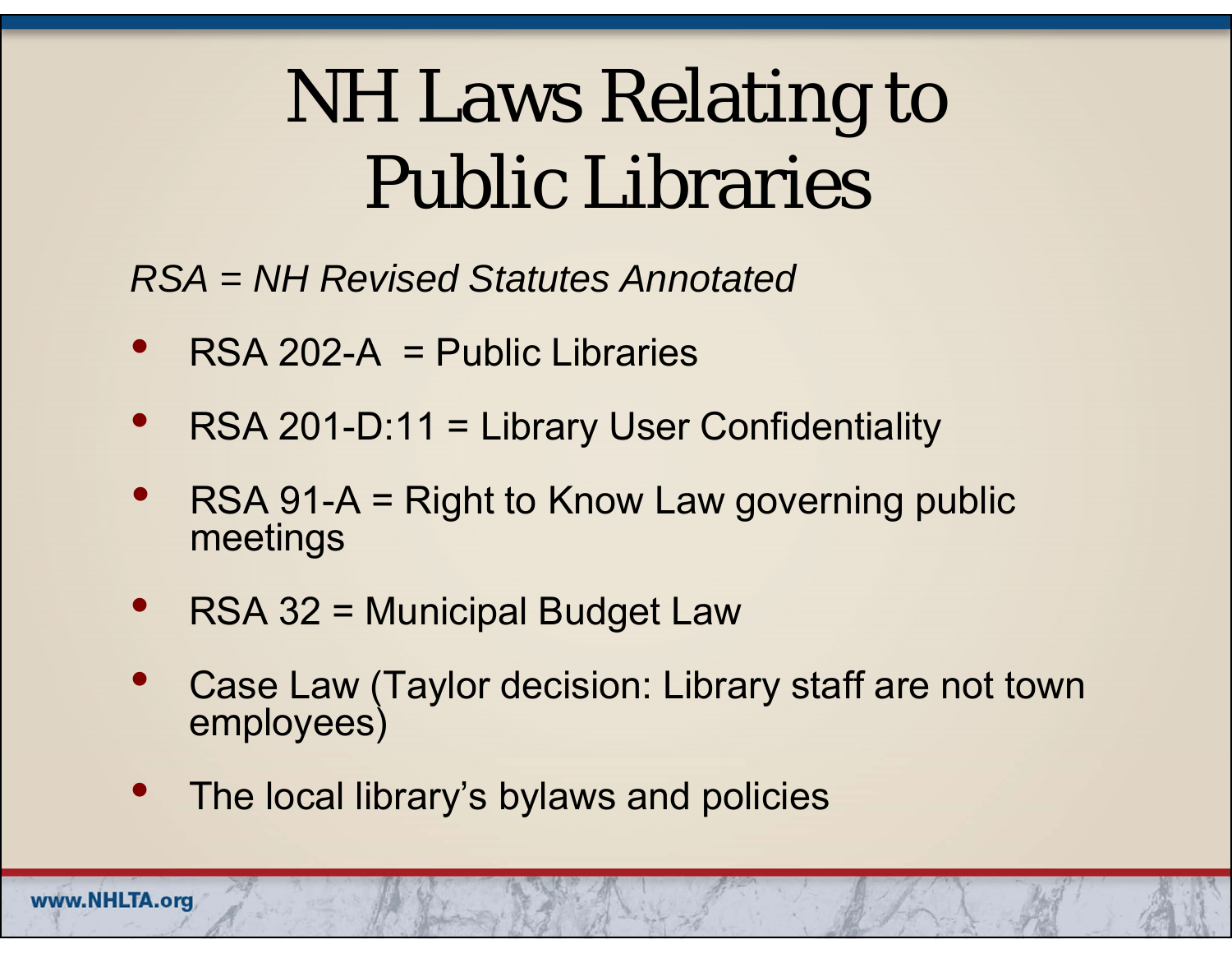### The NH General Court Likes Libraries

#### **RSA 202-A:1. Declaration of Policy**

NH Legislature "declares that the public library is a valuable supplement to the formal system of free public education" and "deserves adequate financial support from government at all levels."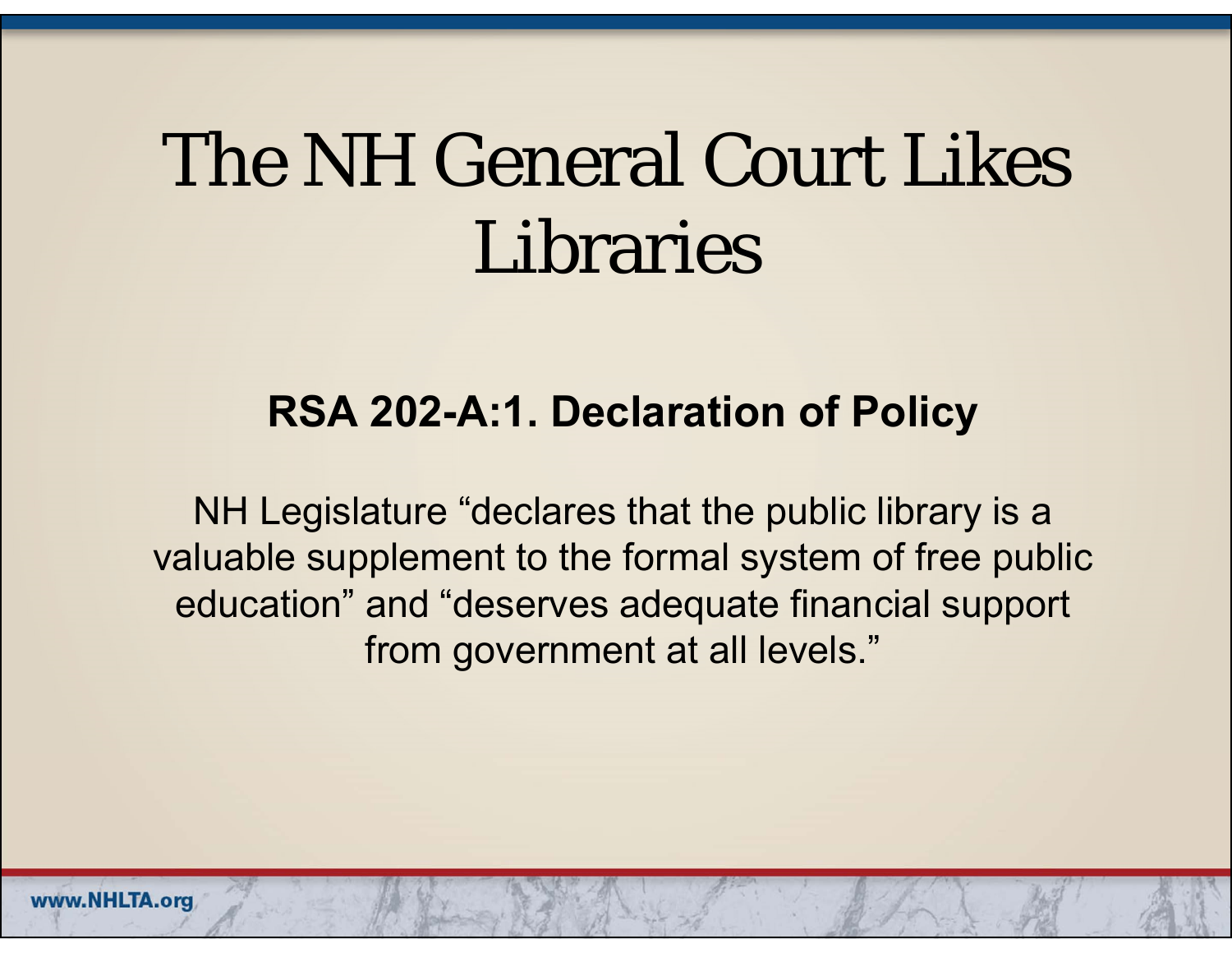#### The Public Library Is for EVERYBODY

#### **RSA 202-A:4. Maintenance**

If a town has a public library, it MUST appropriate funds "sufficient to provide and maintain adequate public library service…or to supplement funds otherwise provided."

#### **RSA 202-A:5. Status**

Every public library shall remain forever free to the use of every resident of the town wherein it is located.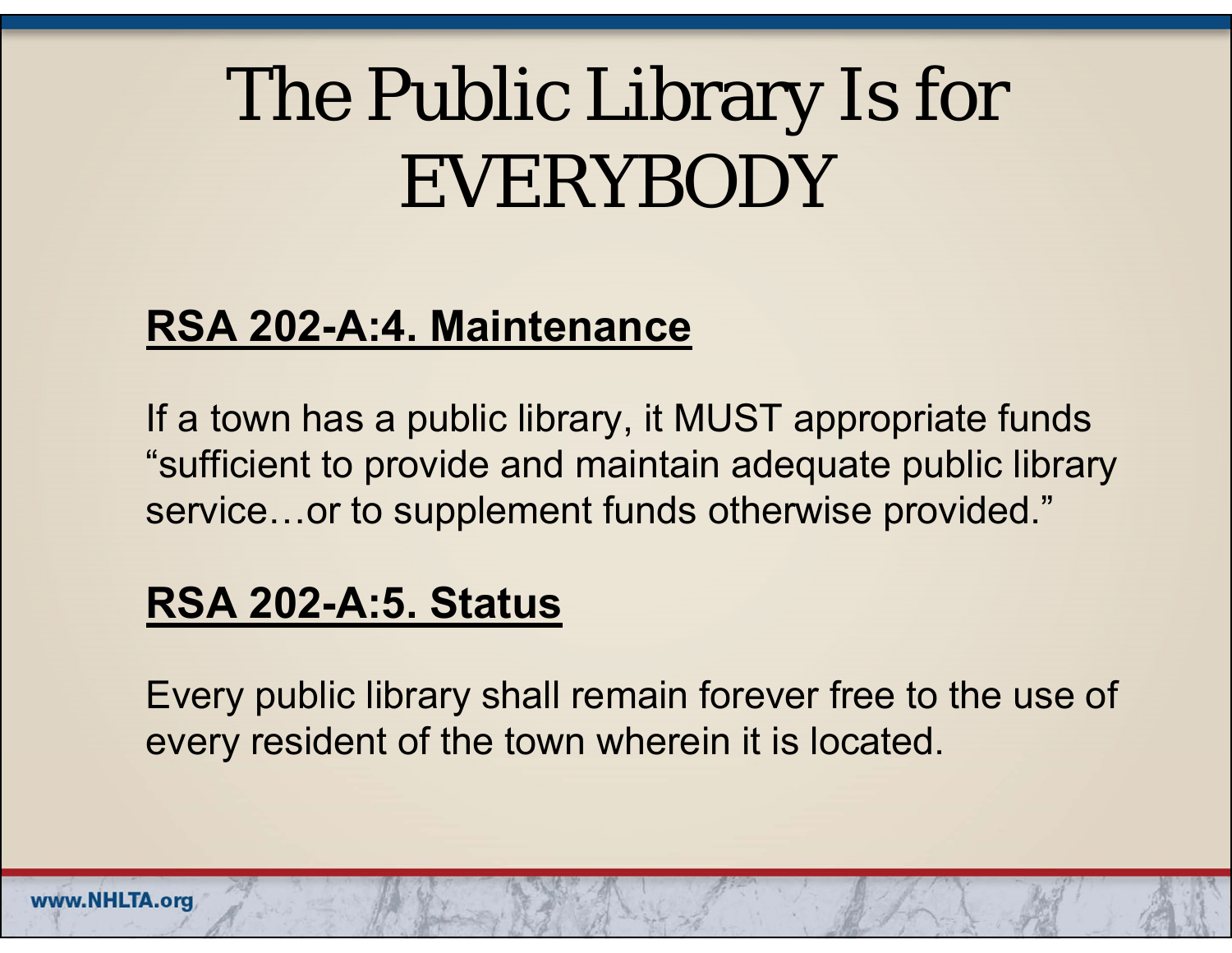#### Election of Trustees

#### **RSA 202-A:6**

- $\bullet$  Board of Trustees is elected at Town Meeting (RSA 202-A:6)
- Board must be an odd number (3, 5, 7 most commonly)
- Serve staggered 3-year terms.
- Up to 3 alternates appointed by the Selectmen (RSA 202-A:10)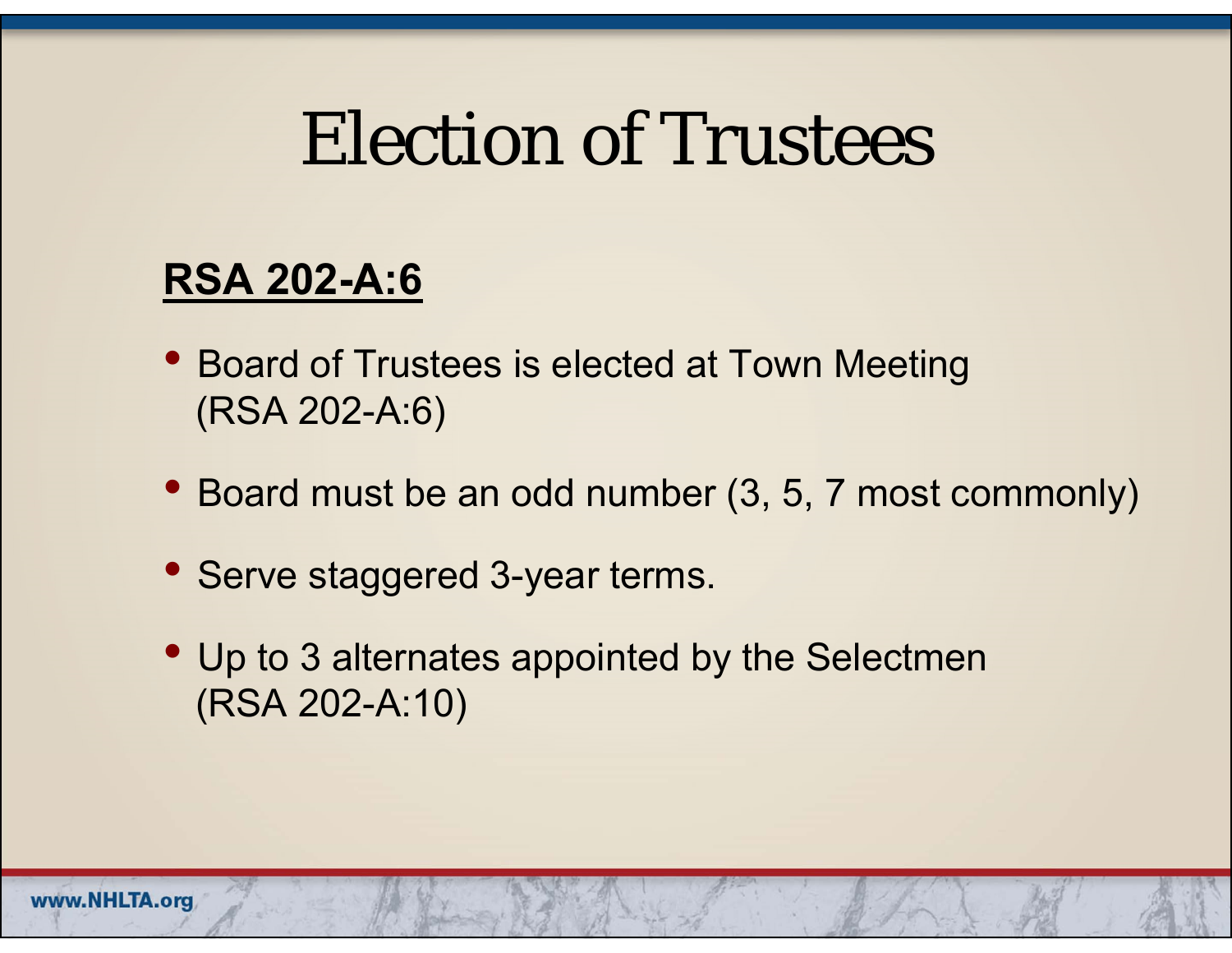#### Patron Confidentiality

#### **RSA 201-D:11**

- Library patron records are confidential and shall not be disclosed.
- $\bullet$  Includes electronic records, circulation data (materials, services used)
- *EXCEPTIONS*
	- By request or consent of the patron
	- Pursuant to subpoena, court order
	- •Otherwise required by statute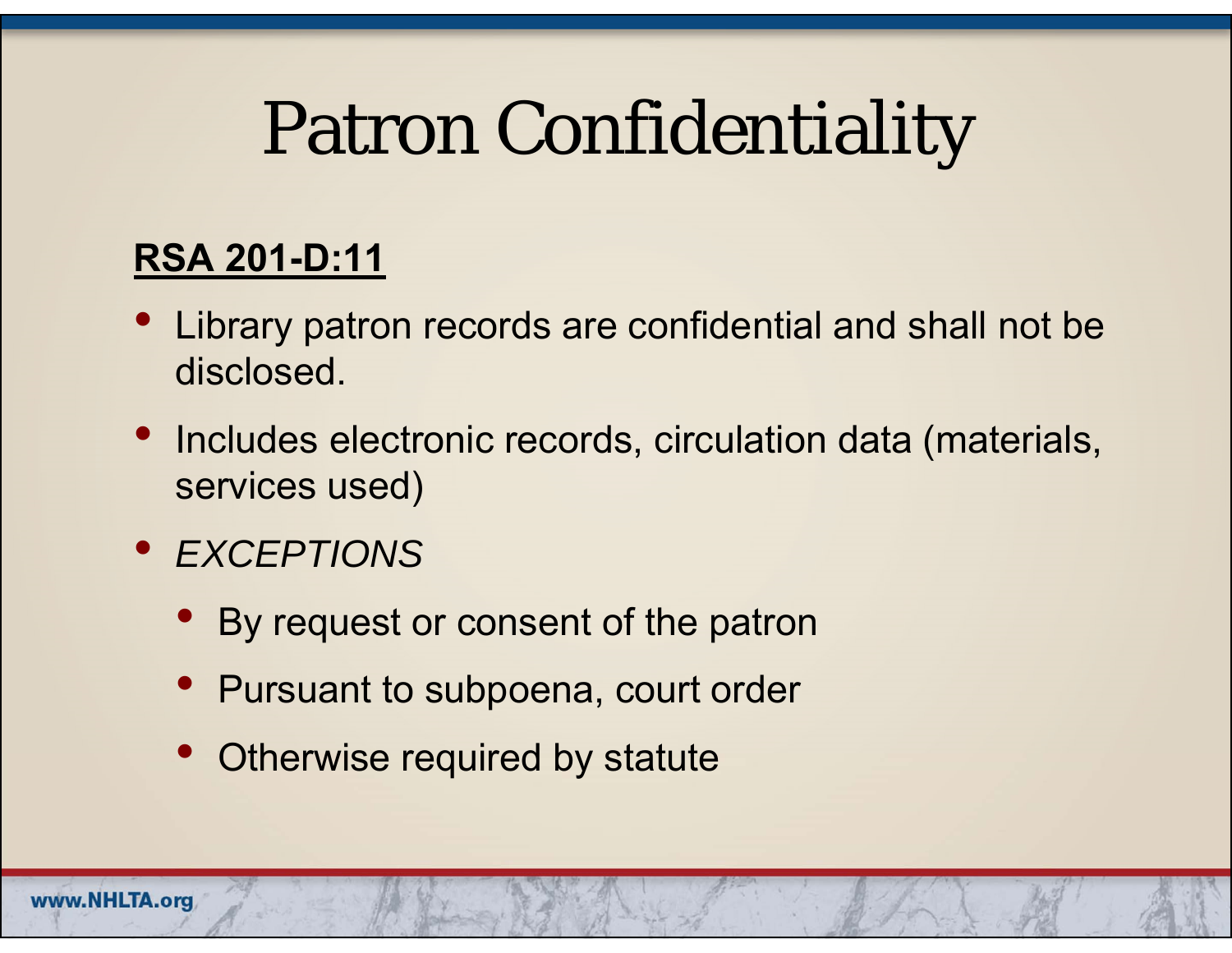### Library Trustees – A Job Description



www.NHLTA.org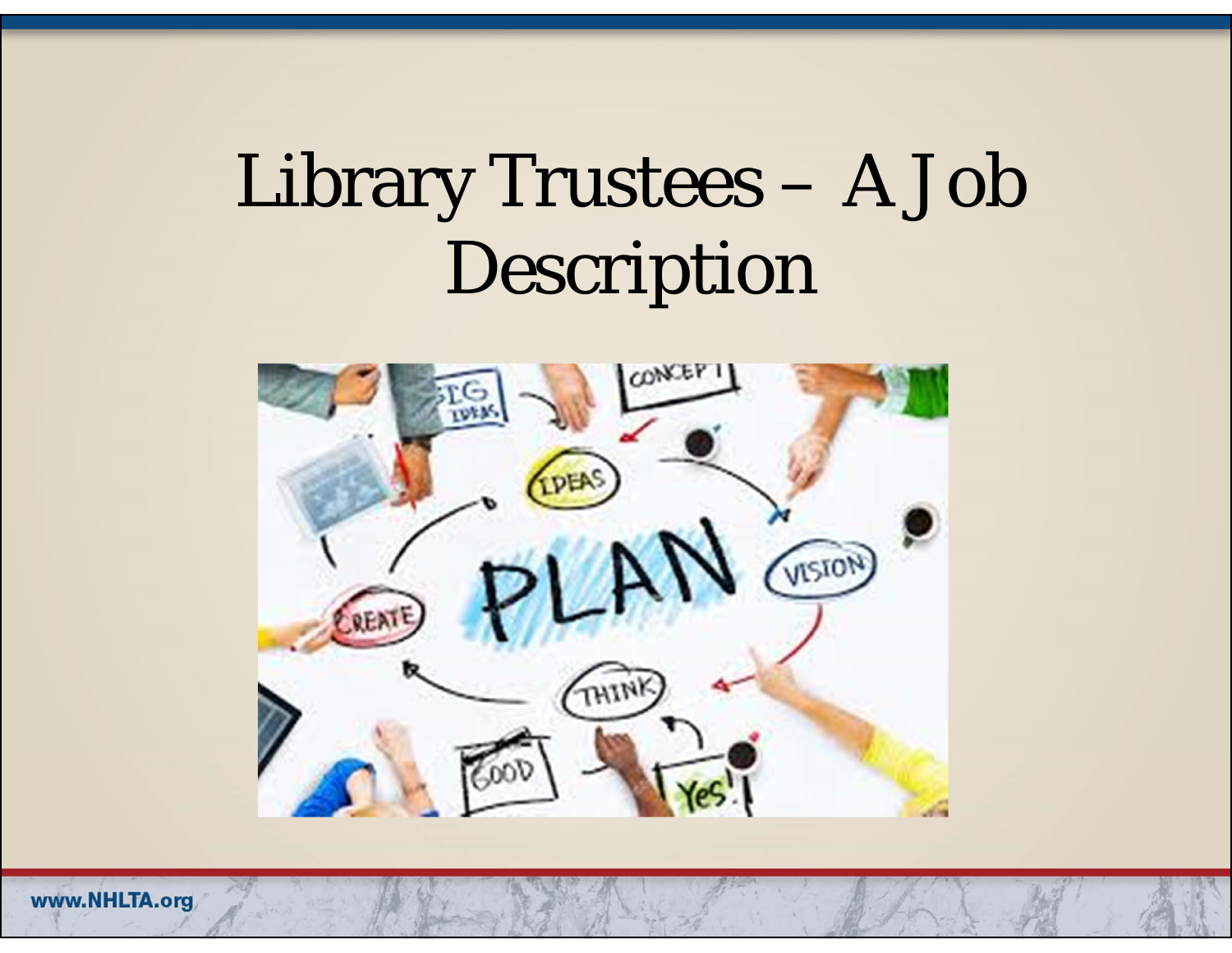## Library Trustees in NH Are Powerful Elected Officials



#### **RSA 202-A:6**

"*The library trustees* shall have the entire custody and management of the public library and of all the property of the town relating thereto …"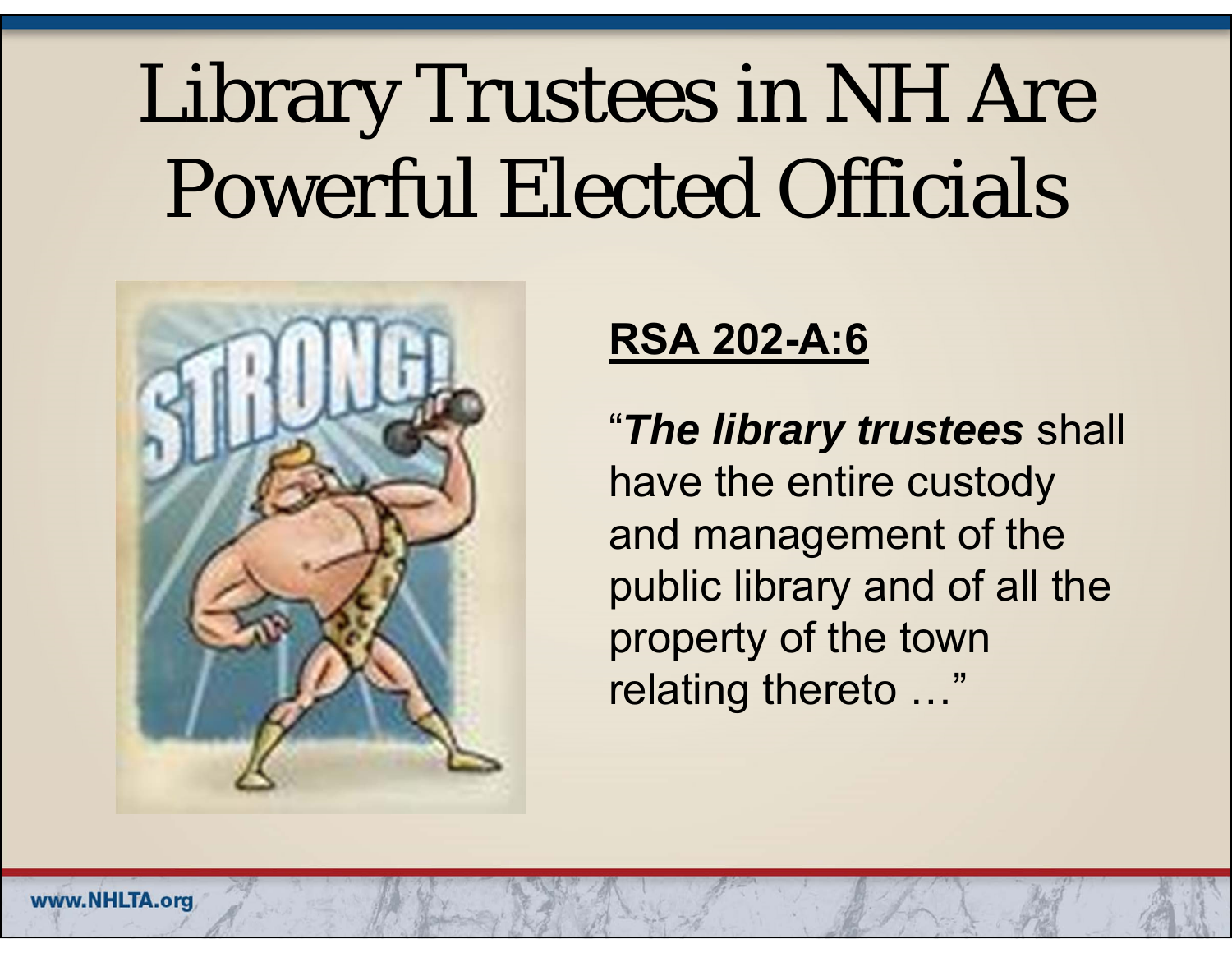### Power But Not Pay

- Trustee is a volunteer post—no compensation
- Can be reimbursed for expenses (e.g., travel to a conference)

*RSA 202-A:14 Compensation of Trustees*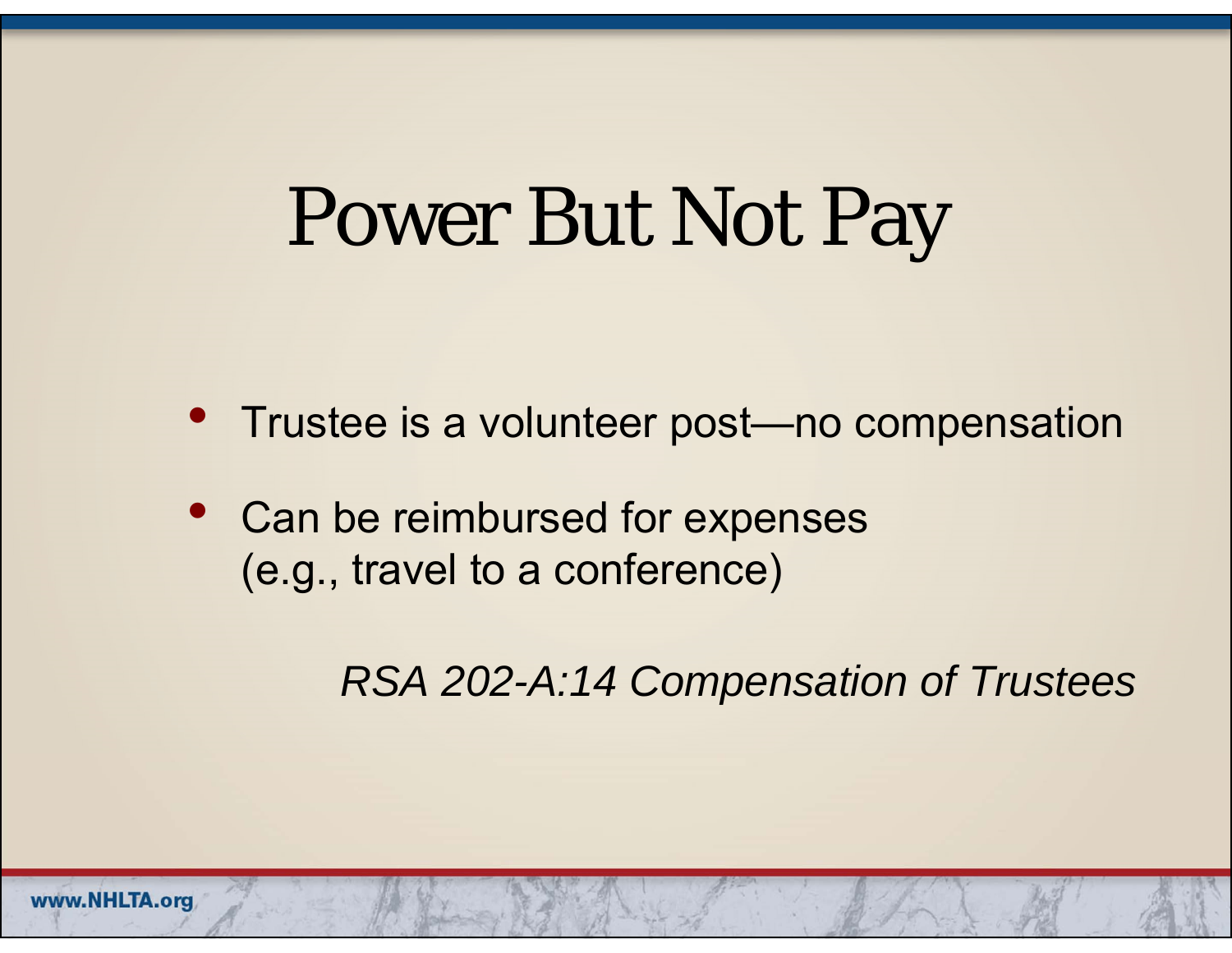### What Are the Responsibilities of a Trustee?

- Trustee Responsibilities are defined by laws of N.H.
- Essentially, Trustees have three principal responsibilities
	- $\checkmark$  $\checkmark$  To write the policies that govern the library
	- $\checkmark$  $\checkmark$  To ensure that the library is sufficiently funded
	- ◆ To appoint/hire and oversee a library director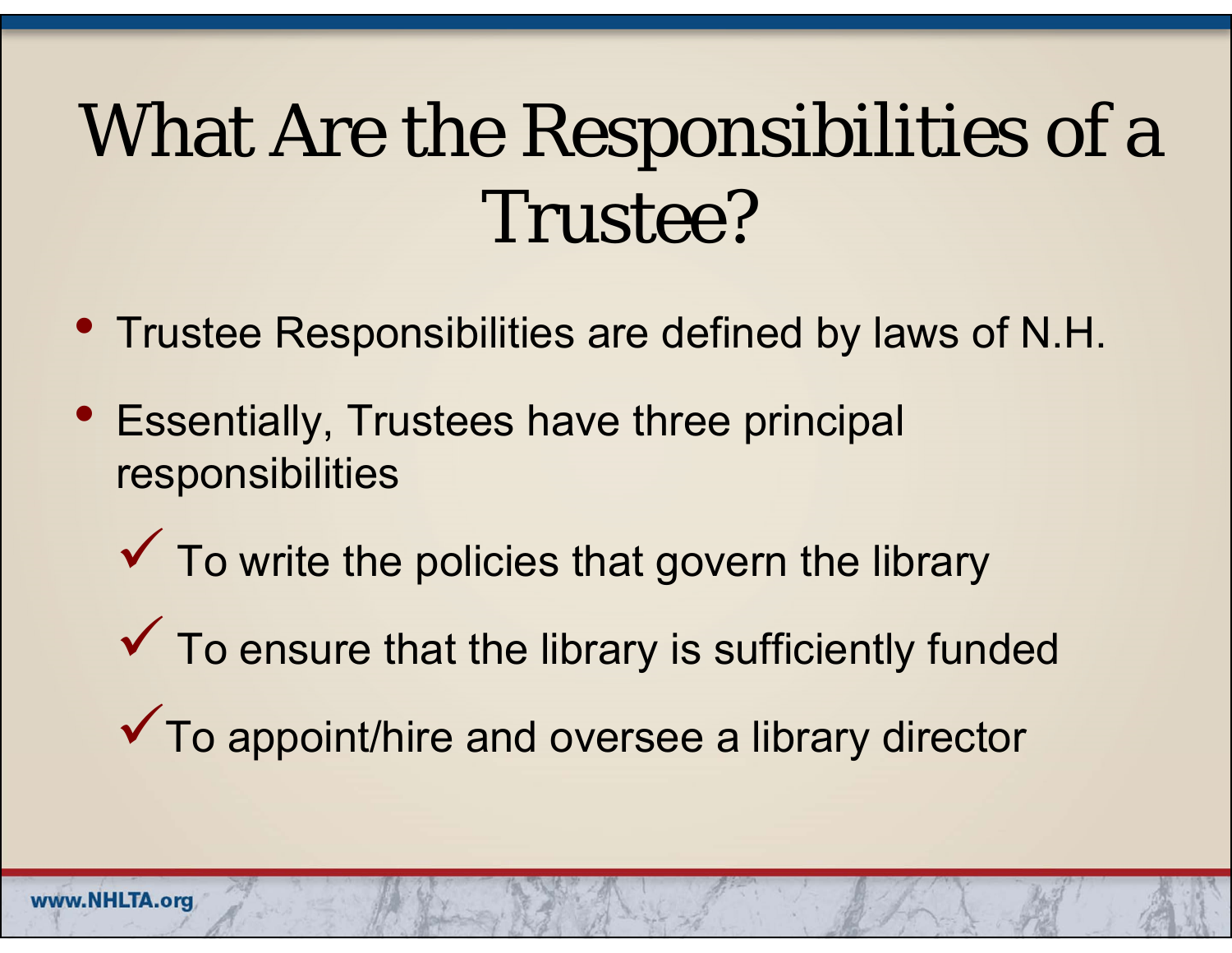Trustees Establish Policy for the Library

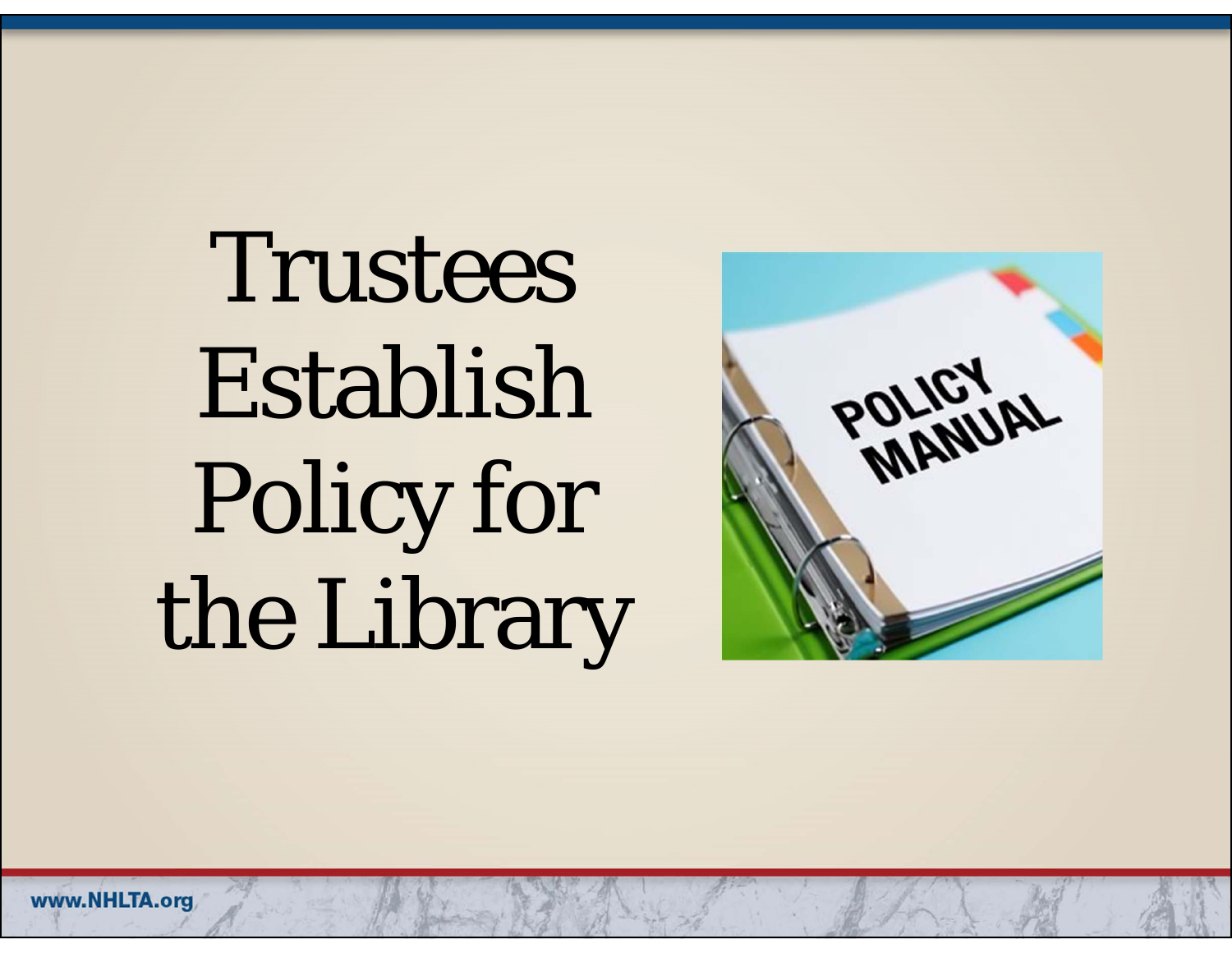## Why Libraries Need Written Policies

- Policies are required by law.
- If you don't adopt them, they "just happen."
- Policies provide guidance to board, staff, and patrons.
- Policies assure consistency, comfort and trust.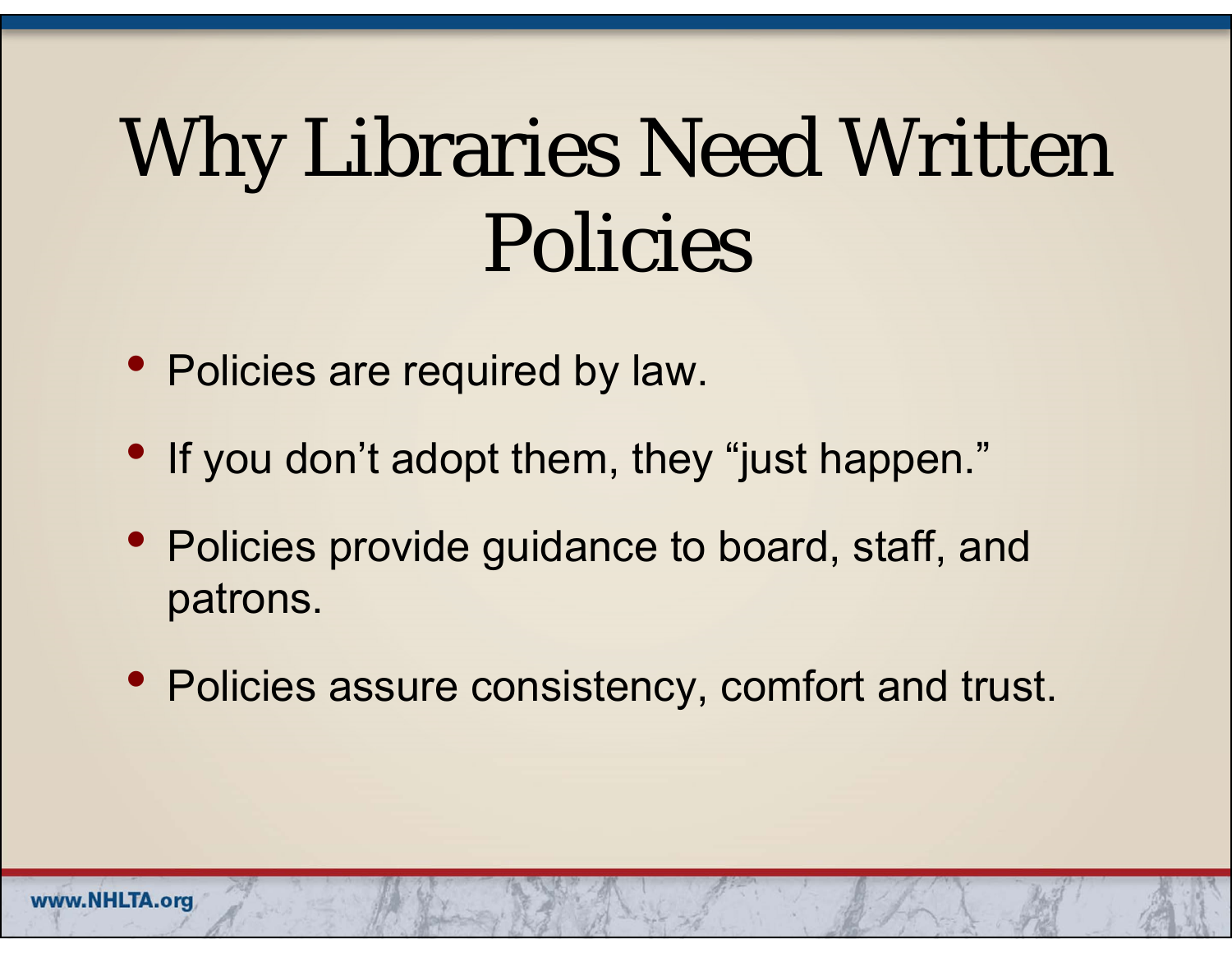## Four Tests of a Legal and Enforceable Policy

- 1. It must comply with current statutes and court cases.
- 2. It must be reasonable (and all penalties must be reasonable).
- 3. It must be clear (not ambiguous or vague).
- 4. It must be applied without discrimination.

*Review them and update on a regular basis; provide time for board review and updates at board meetings.*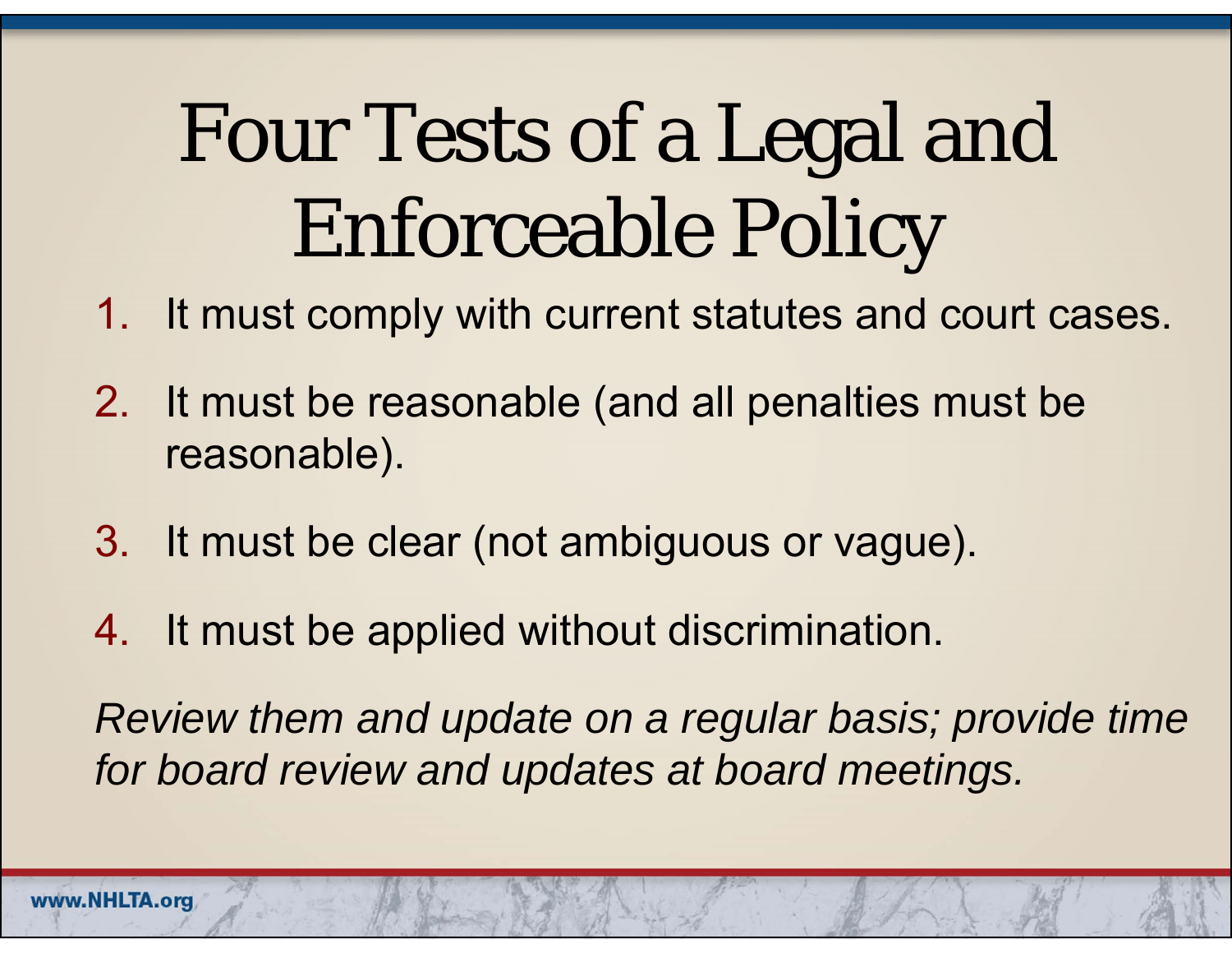# Sample Library Policies

- $\bullet$  Circulation and Materials
	- Challenged materials
	- $\checkmark$  Overdue Items and Fines
- Financial Policies
	- $\checkmark$  Investment Policy
	- **√ Purchasing Policy**
- Meeting Room Policy
- Personnel Policies (often mirror town policy)

*Tip: Check out other libraries' webpages to see what they have adopted for policies. See also pg 56 of NHLTA Manual.*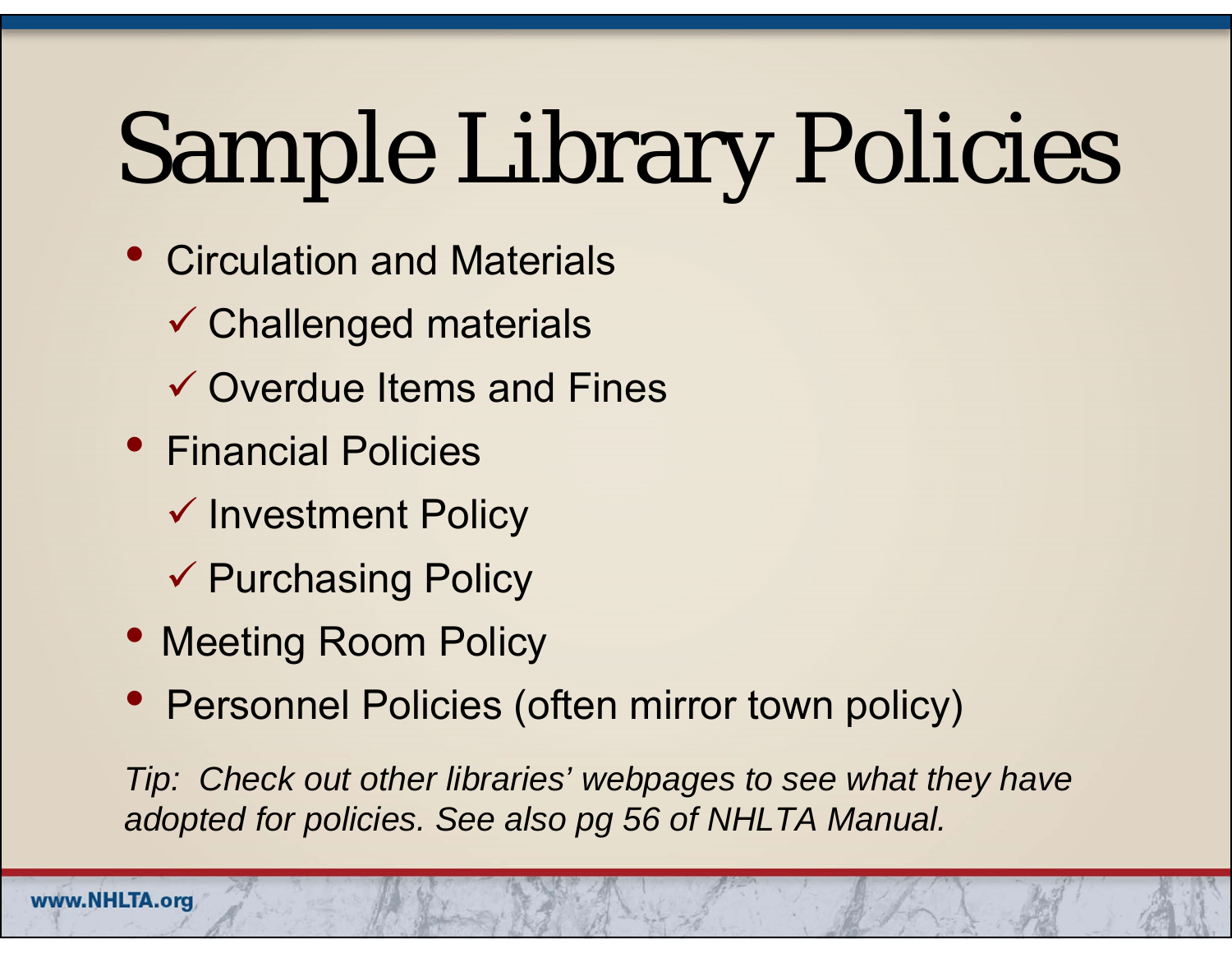## Library Advocacy



www.NHLTA.org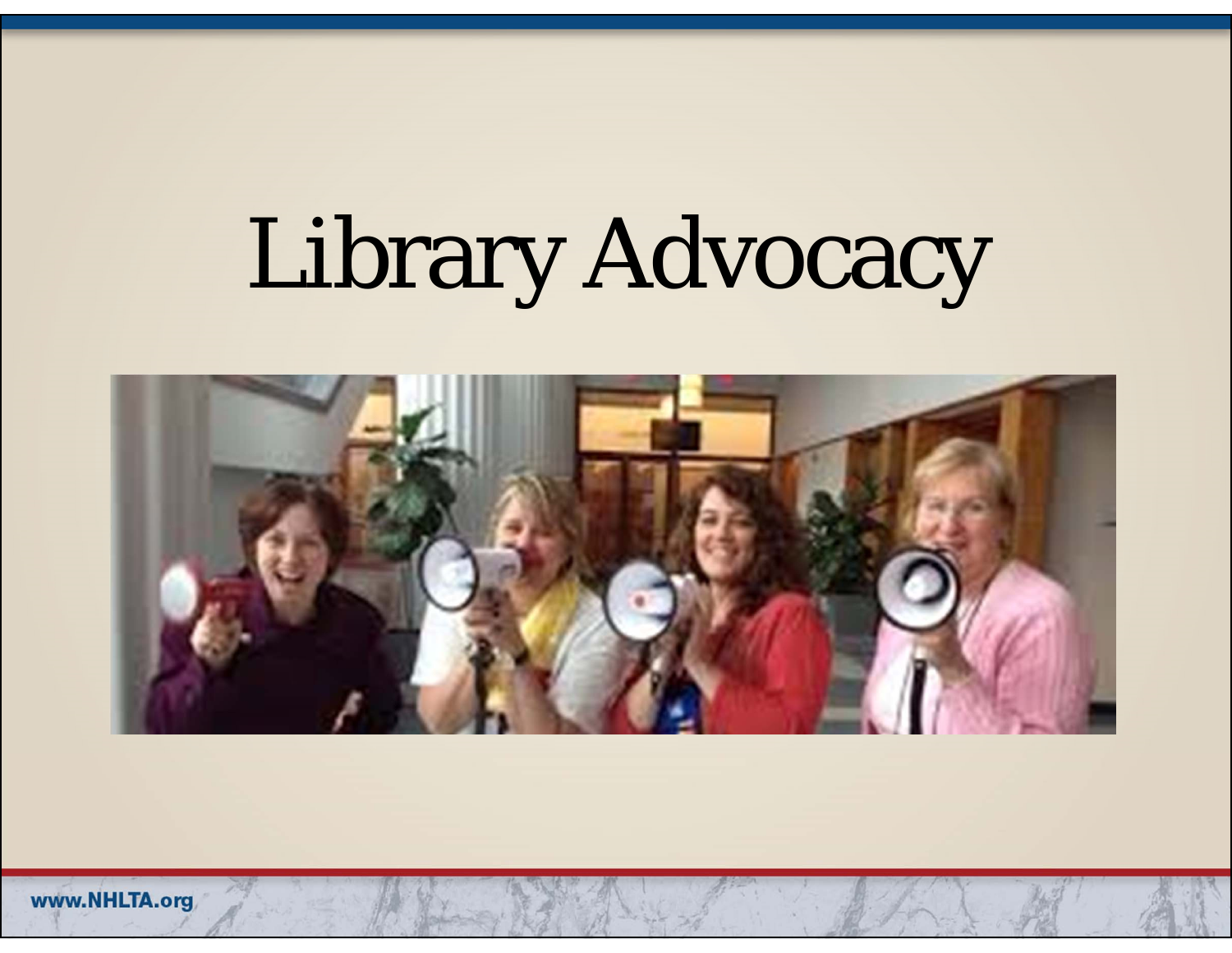## What Is Library Advocacy?

- **Advocacy** is the act of supporting, educating, or recommending for a cause, idea or policy.
- Advocating for a library includes:
	- $\checkmark$  educating the public and policymakers about the current and evolving roles and values of libraries
	- $\checkmark$  promoting library programs, and
	- $\checkmark$  seeking adequate financial support.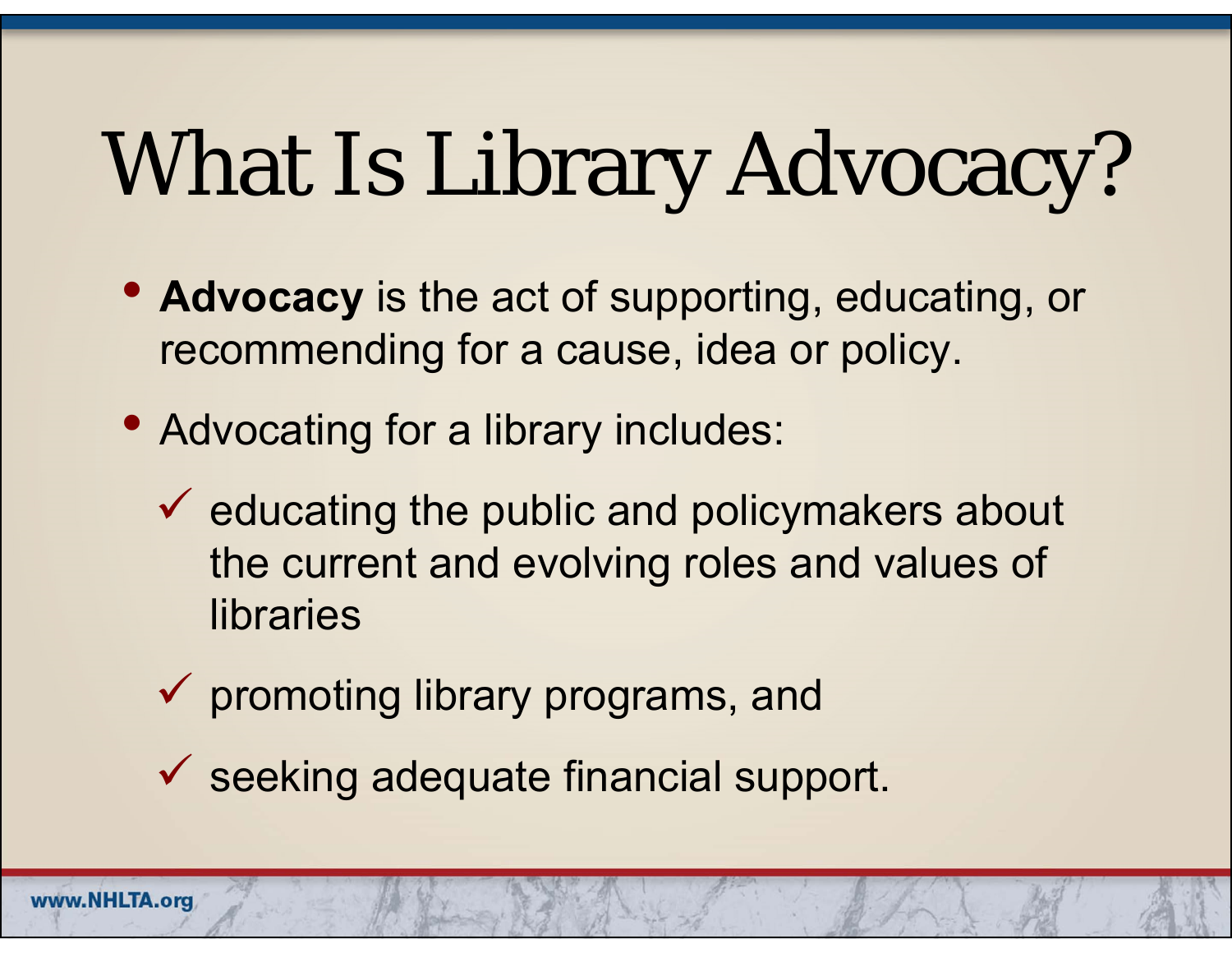## Things You Should Know About Your Library

- Staff, Friends, Key Volunteers
- Strengths, Programs, Collections
- What makes your library *special?*
- What are your library's goals for the next year and into the future?
- Your key audiences: town officials, managers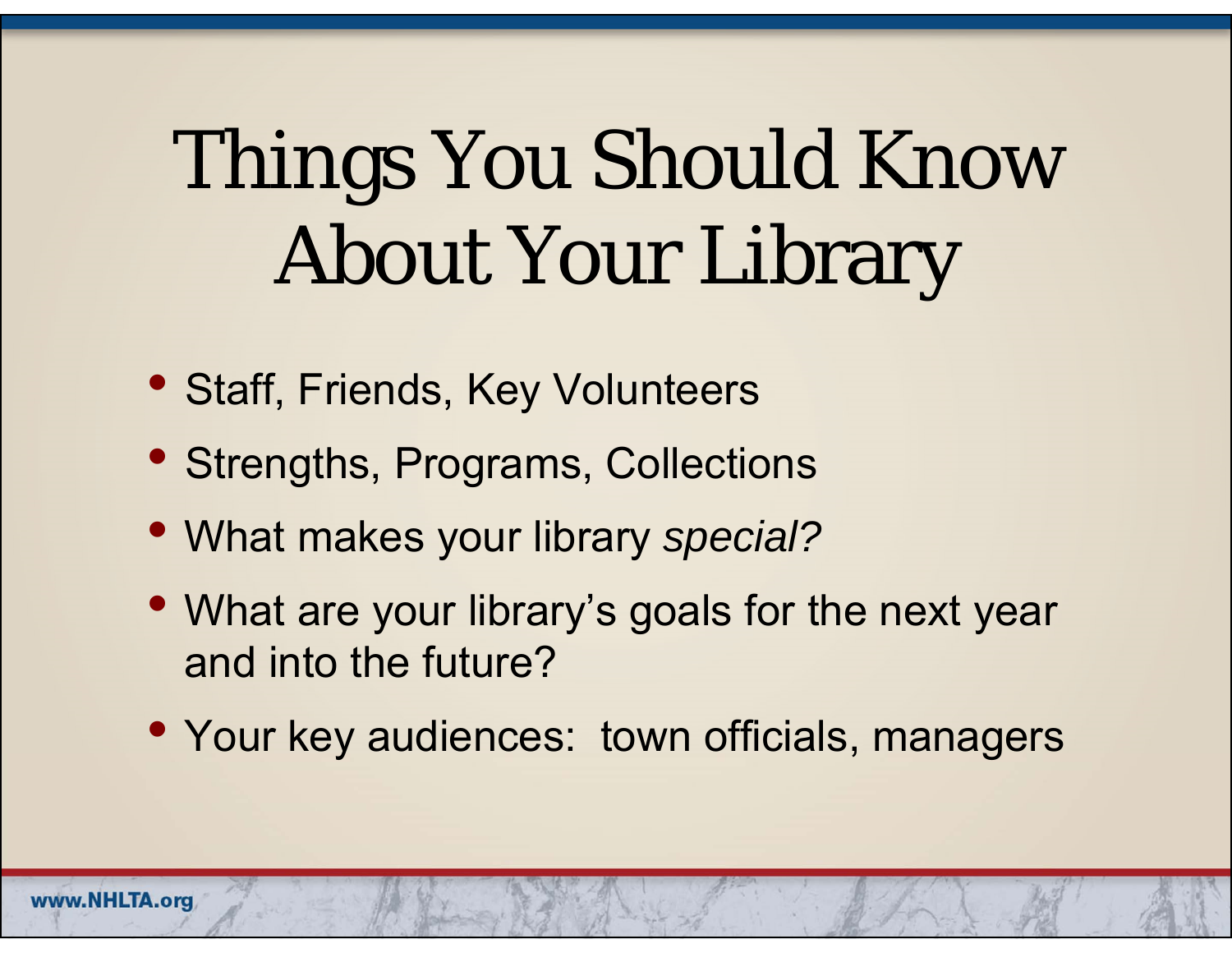## Advocates Are the Voice of the Library

- Wear your library hat at all times.
- Create a 3-minute "elevator" speech and be prepared to deliver it anytime, anywhere.



*Speak Up, Speak Out, Speak For… Libraries*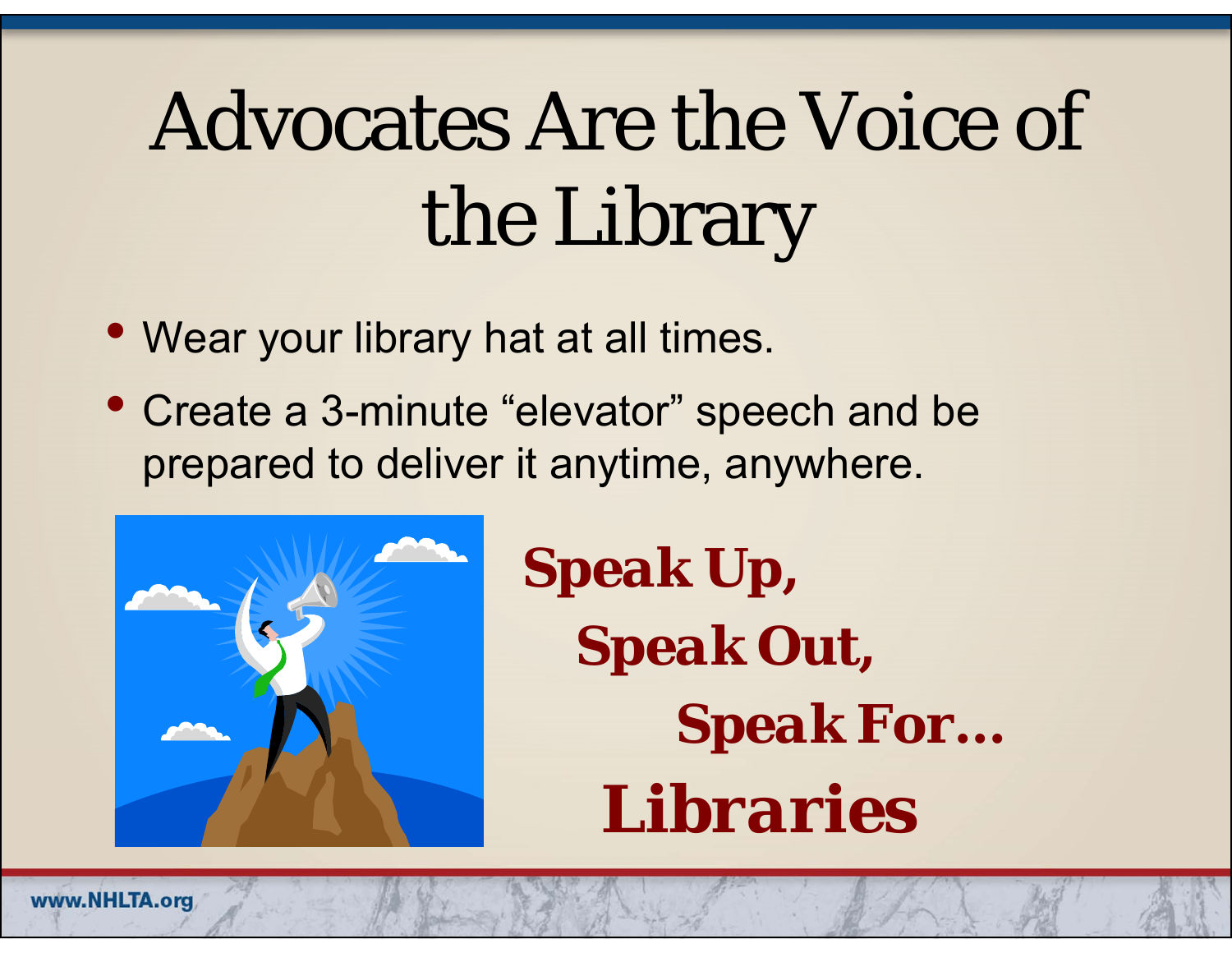## Budgeting and Management of Funds

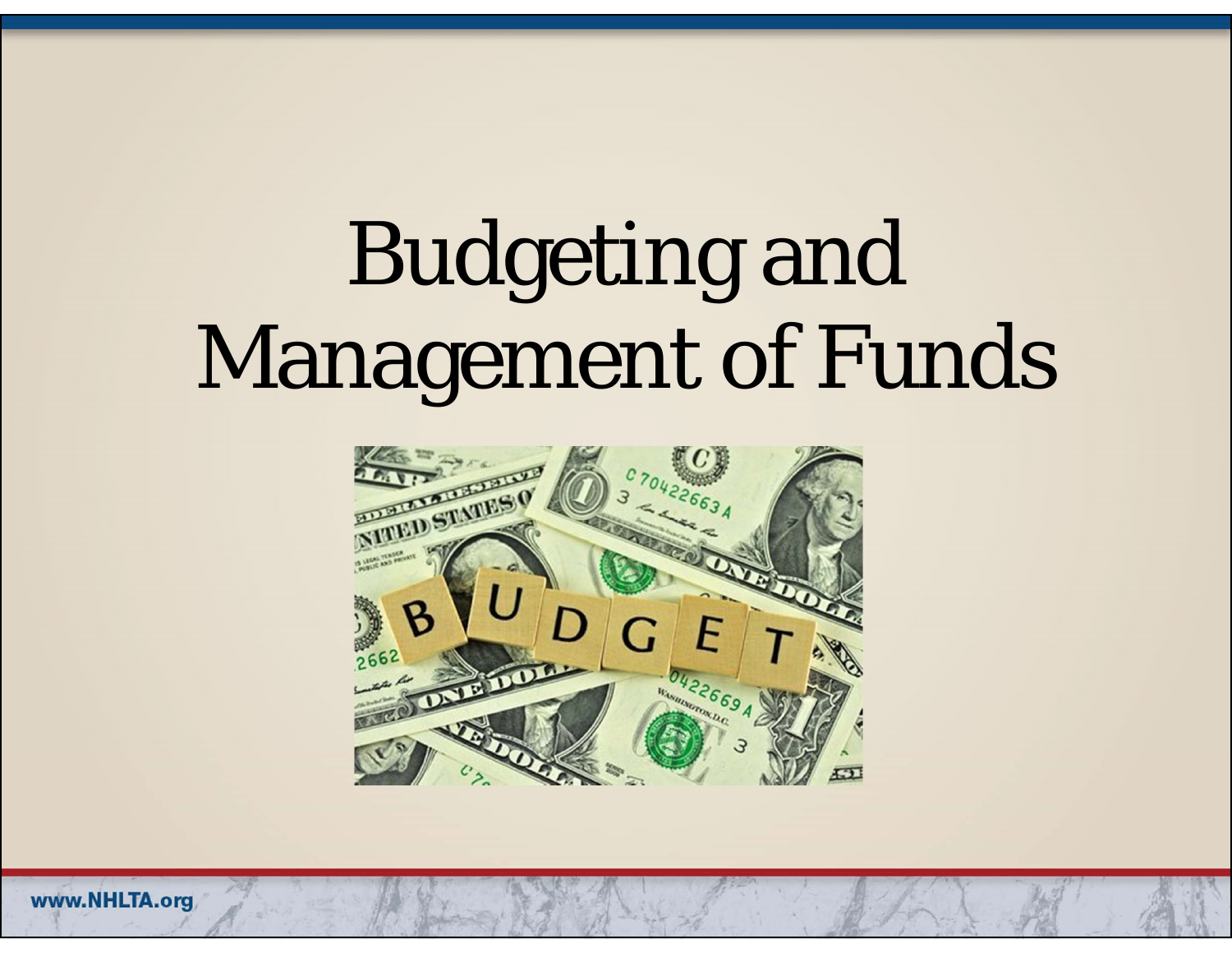#### Trustees Financial Duties

#### **202-A:11 Powers and Duties**

- Prepare an annual budget
- Shows what support is needed from public funds
- To be submitted to Selectmen, Town Council, City Council, etc.
- A separate budget request required for new construction, capital improvements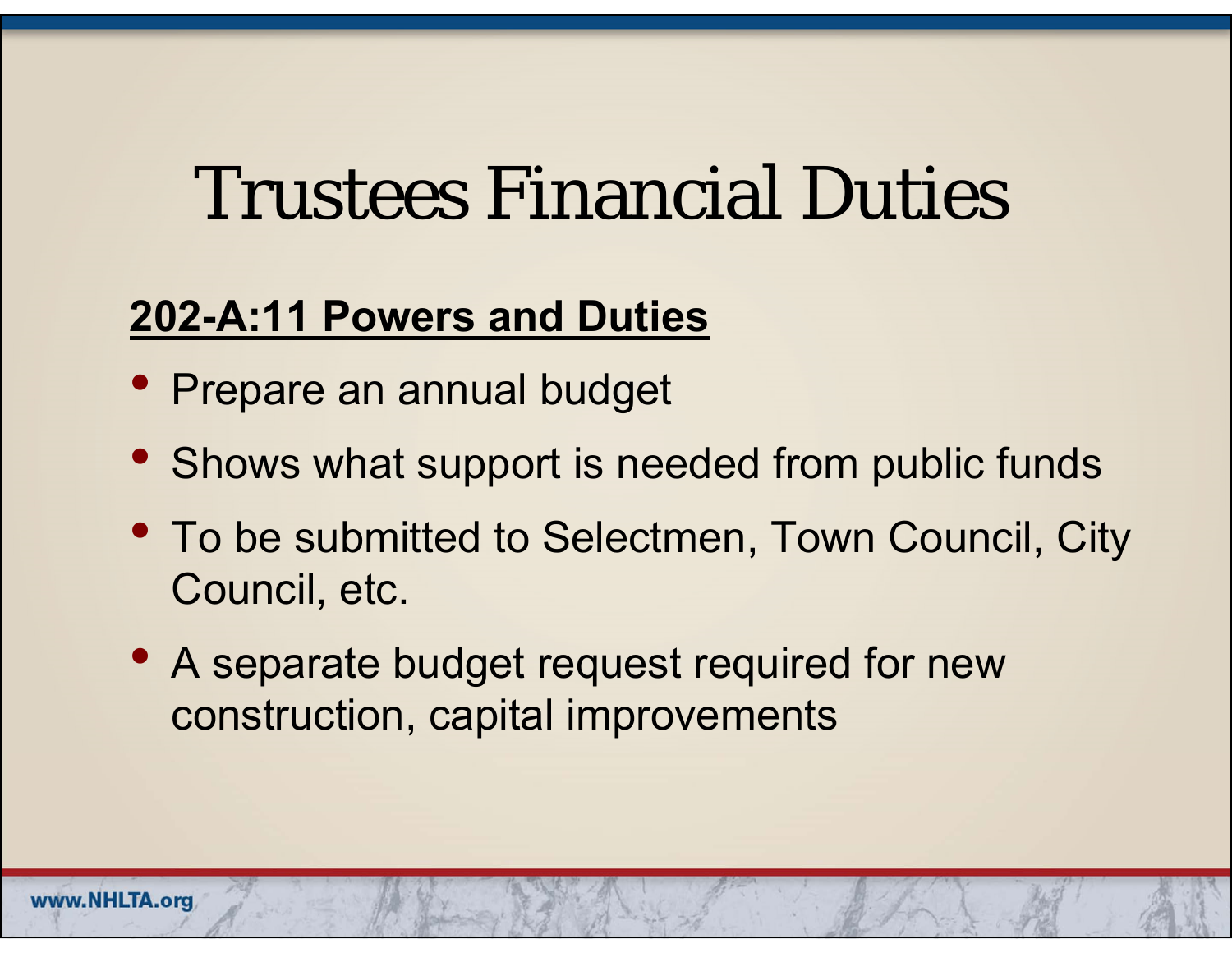### Preparing a Budget

*Process and timetable will vary depending on whether you have a traditional town meeting, are an "SB2 town," or a city.* All have these elements:

- $\bullet$  Preliminary budget
	- **✓ Director prepares**
	- BOT reviews, amends and approves
- Meet with Selectmen/Budget Committee/City or Town **Council**
- Final Proposed Budget
- Final Budget approved at Town Meeting or City Council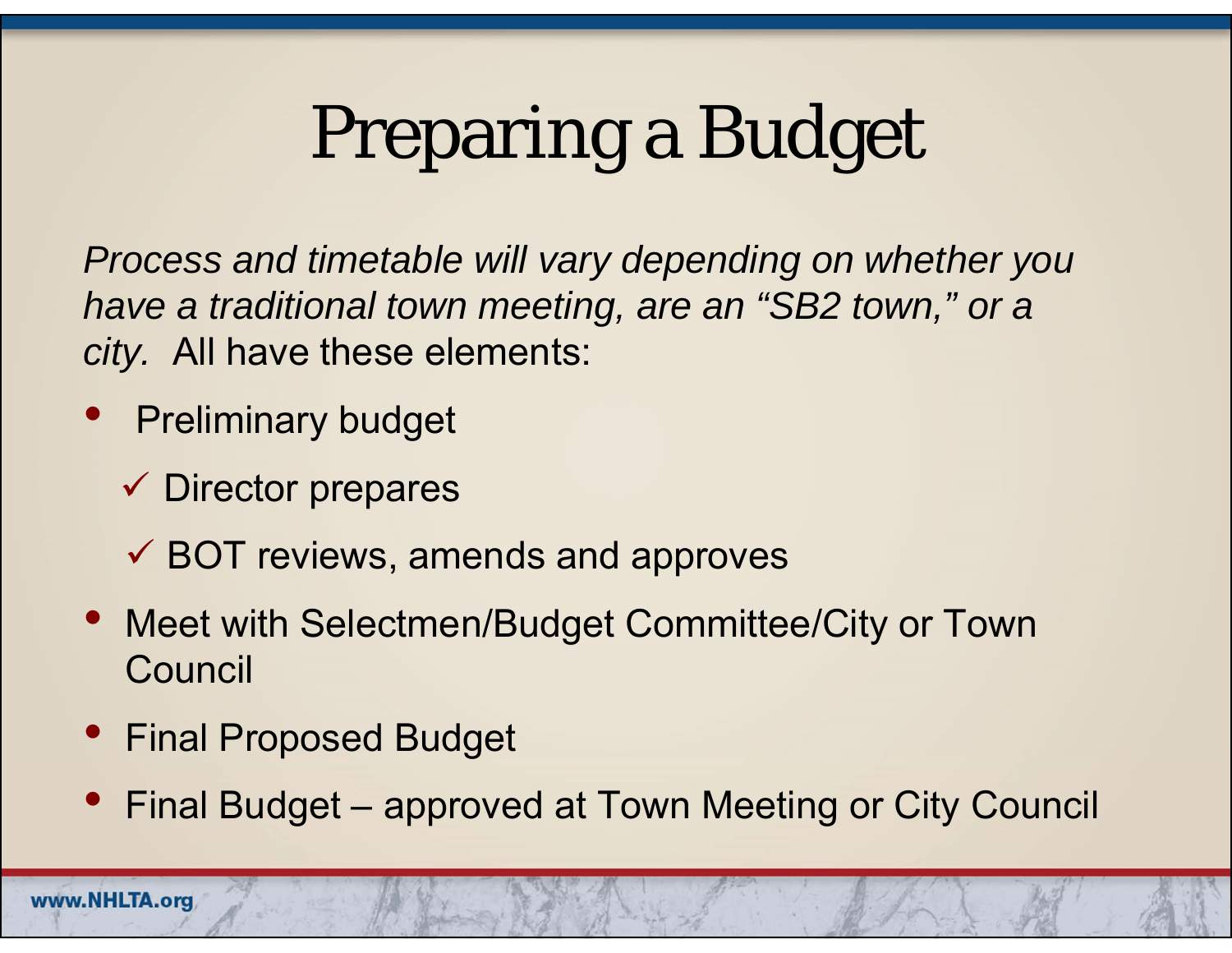## Gross Budgeting Required

 $\bullet$ Gross Budgeting Is Required by **RSA 32:5 III**

- $\bullet$  Definition: "All appropriations recommended shall be stipulated on a "gross'' basis, showing anticipated revenues from all sources, including grants, gifts, bequests, and bond issues, which shall be shown as offsetting revenues to appropriations affected."
- $\bullet$  Revenues to be shown: *anticipated* income from grants, donations, etc.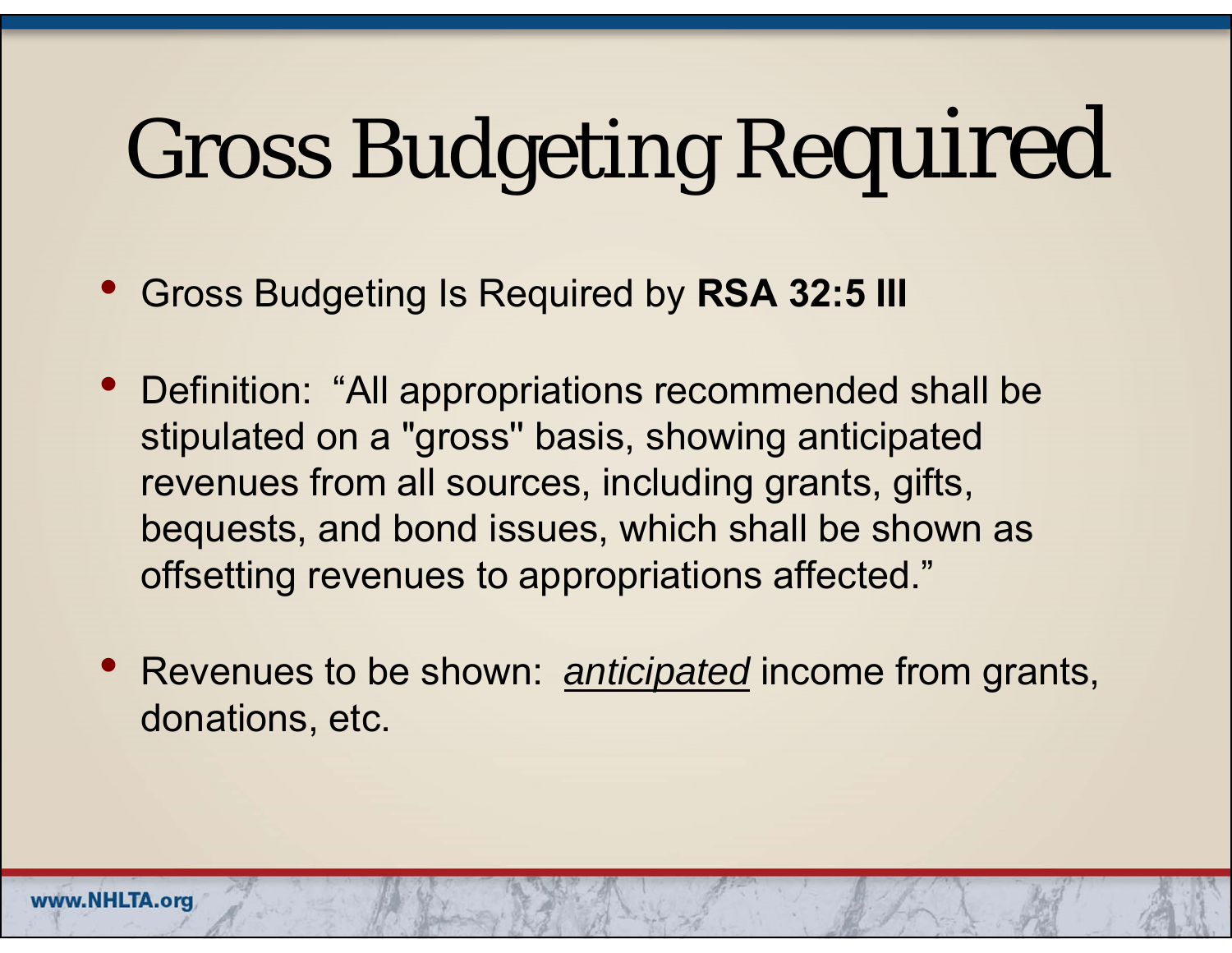### Hometown Library Budget

| Acct $#$ | <b>Description</b>                    | <b>Town</b><br><b>Funding</b> | Anticip.<br><b>Other</b><br><b>Income</b> | Anticip.<br>Grants,<br><b>Donations,</b><br><b>Credits</b> | <b>Total</b><br><b>Budget</b> |
|----------|---------------------------------------|-------------------------------|-------------------------------------------|------------------------------------------------------------|-------------------------------|
| 12345    | <b>Salaries</b>                       | \$200,000                     |                                           |                                                            | \$200,000                     |
| 12346    | <b>Benefits</b>                       | \$60,000                      |                                           |                                                            | \$60,000                      |
| 12350    | <b>Building</b><br>Maint.             | \$2,000                       | <b>\$400</b>                              |                                                            | \$2,400                       |
| 12360    | <b>Periodicals</b>                    | <b>\$500</b>                  |                                           | \$1,500                                                    | \$2,000                       |
| 12370    | <b>Books and</b><br><b>Multimedia</b> | \$18,000                      | \$10,000                                  |                                                            | \$28,000                      |
| 12380    | <b>Digital</b><br><b>Materials</b>    | \$2,250                       |                                           | \$1,800                                                    | \$4,050                       |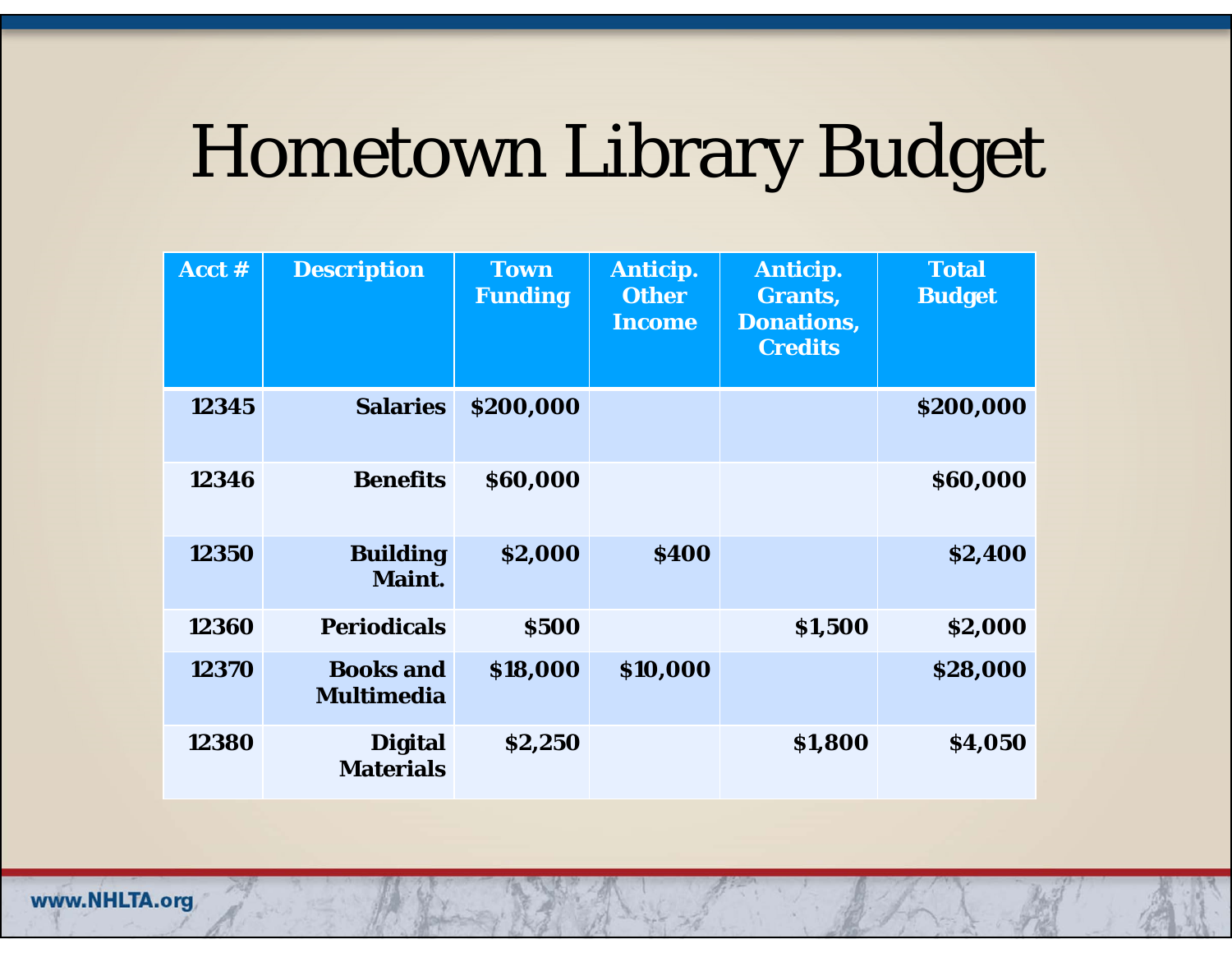### Advocating for Your Budget

- Present the budget in the context of the library's mission, goals, objectives.
- Share statistics on circulation, programs, collection opportunity to educate the public!
- Know what share of the town budget the library represents.
- Know what the library costs taxpayers annually.
	- $\checkmark$  Pennies on the tax rate
	- Dollars per capita or per average household

#### *The Library is one of the best deals in Town!*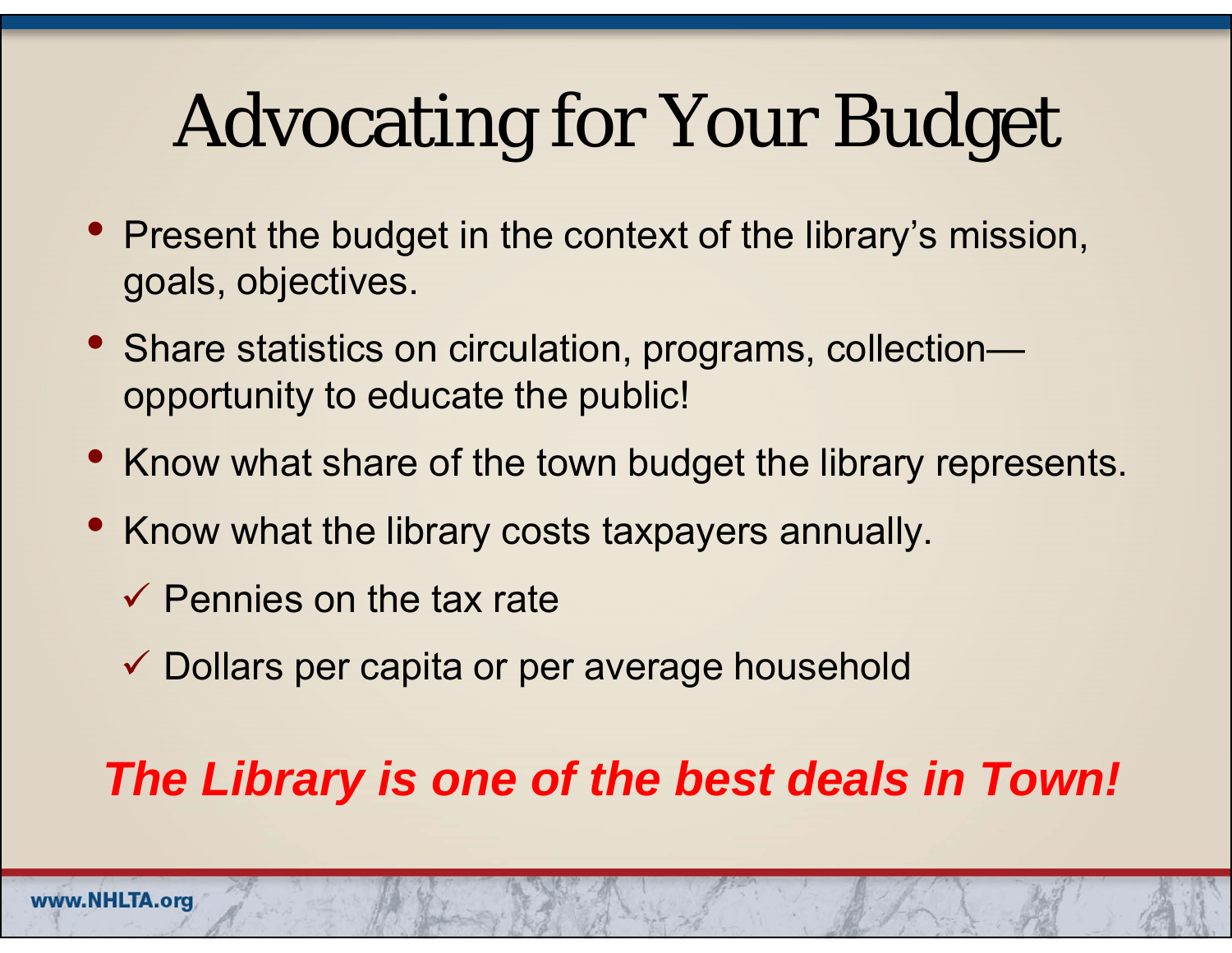#### Trustees Spend Money

#### **202-A:11 Powers and Duties** [of trustees]

III. Expend all moneys raised and appropriated by the town…

IV. Expend income from all trust funds... in accordance with the conditions of each donation or bequest accepted by the town

#### **202-A:4-c Trustees' Authority to Accept and Expend Gifts..**.

any town at an annual meeting may adopt an article authorizing... the public library trustees to apply for, accept and expend...*unanticipated money*... which becomes available *during the fiscal year.*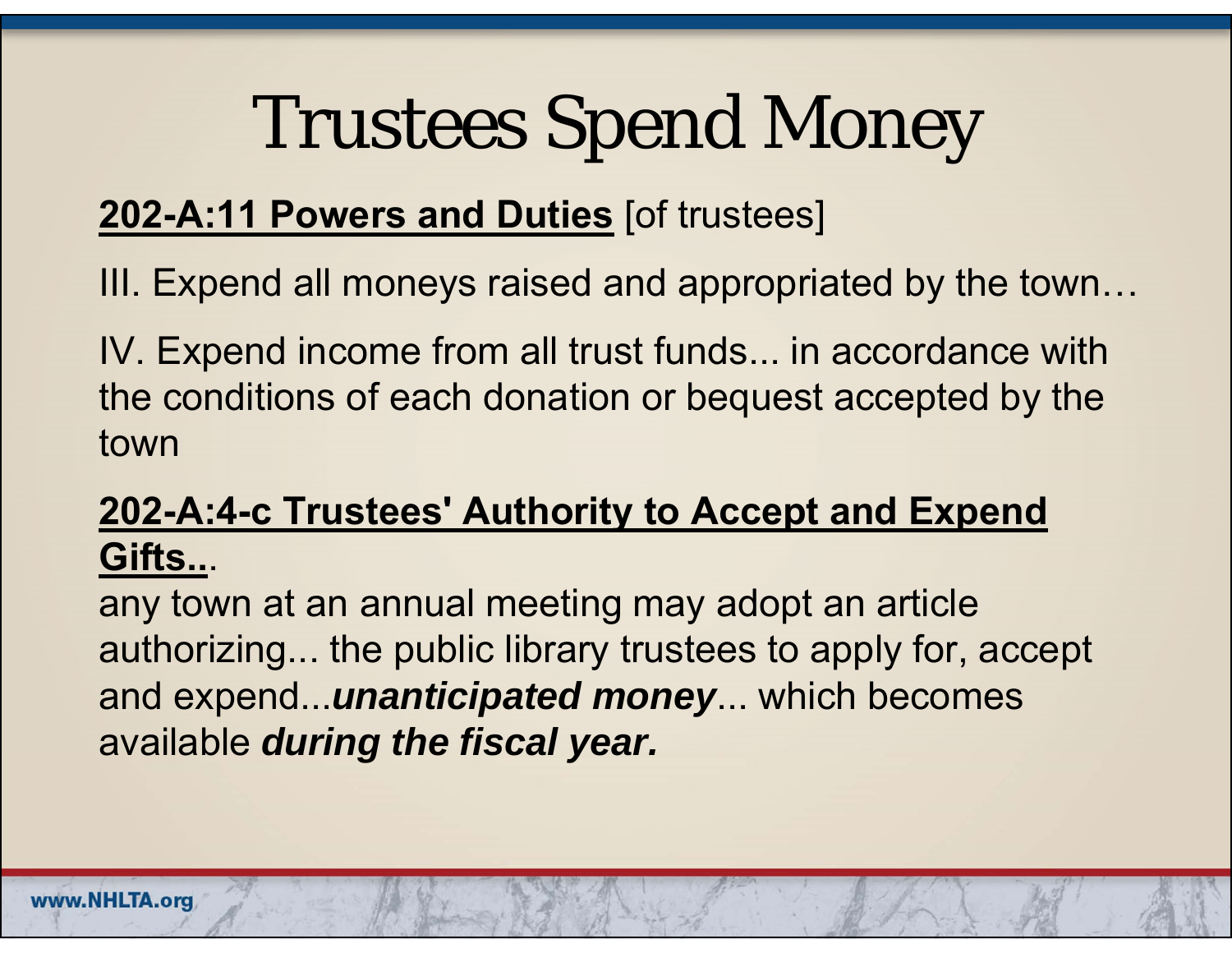#### Sources of Library Money

**PUBLIC MONEY** - from the taxpayers

**PRIVATE MONEY** - from private donations, fine money, money from income-generating equipment\*, gifts\*, grants\*, trusts [\*requires town meeting vote once] – require board action to accept these funds. Ref: RSA 202-A:4-c, -d

*View webinar "The Other Money" presented by the NH Attorney General's Office available on the NHLTA website.*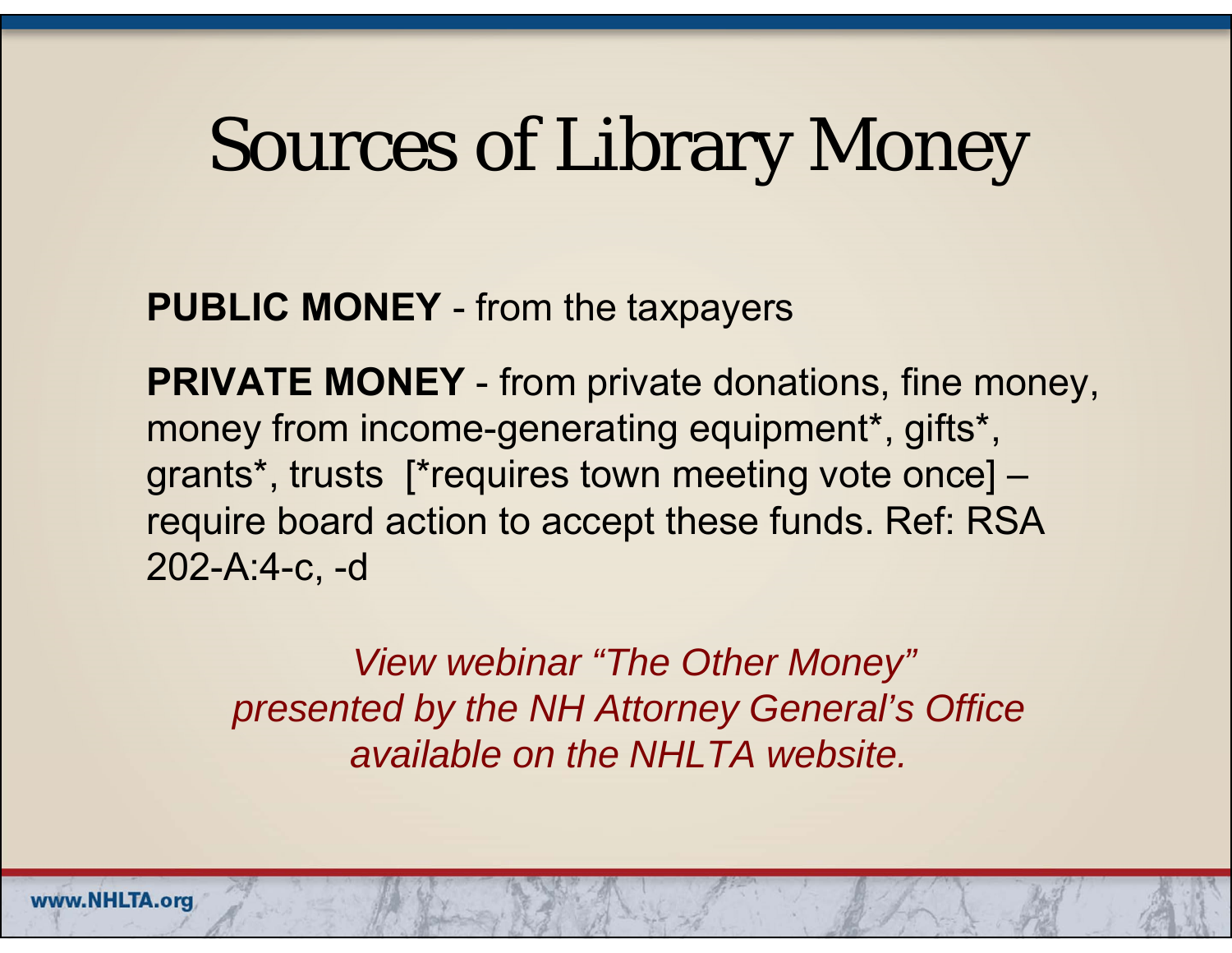### Managing to a Budget

- $\bullet$ Choose a strong Treasurer
- Monthly Treasurer's Report to the Trustees
- $\bullet$ Cannot overspend the bottom line
- Several ways to manage the money:
	- 1) Allow the town to serve as your bookkeeper for all the public funds.
	- 2) Use town for payroll services and benefits, but manage the rest of the money yourself.
	- 3) Handle ALL the money yourself (perhaps using a payroll service for that function).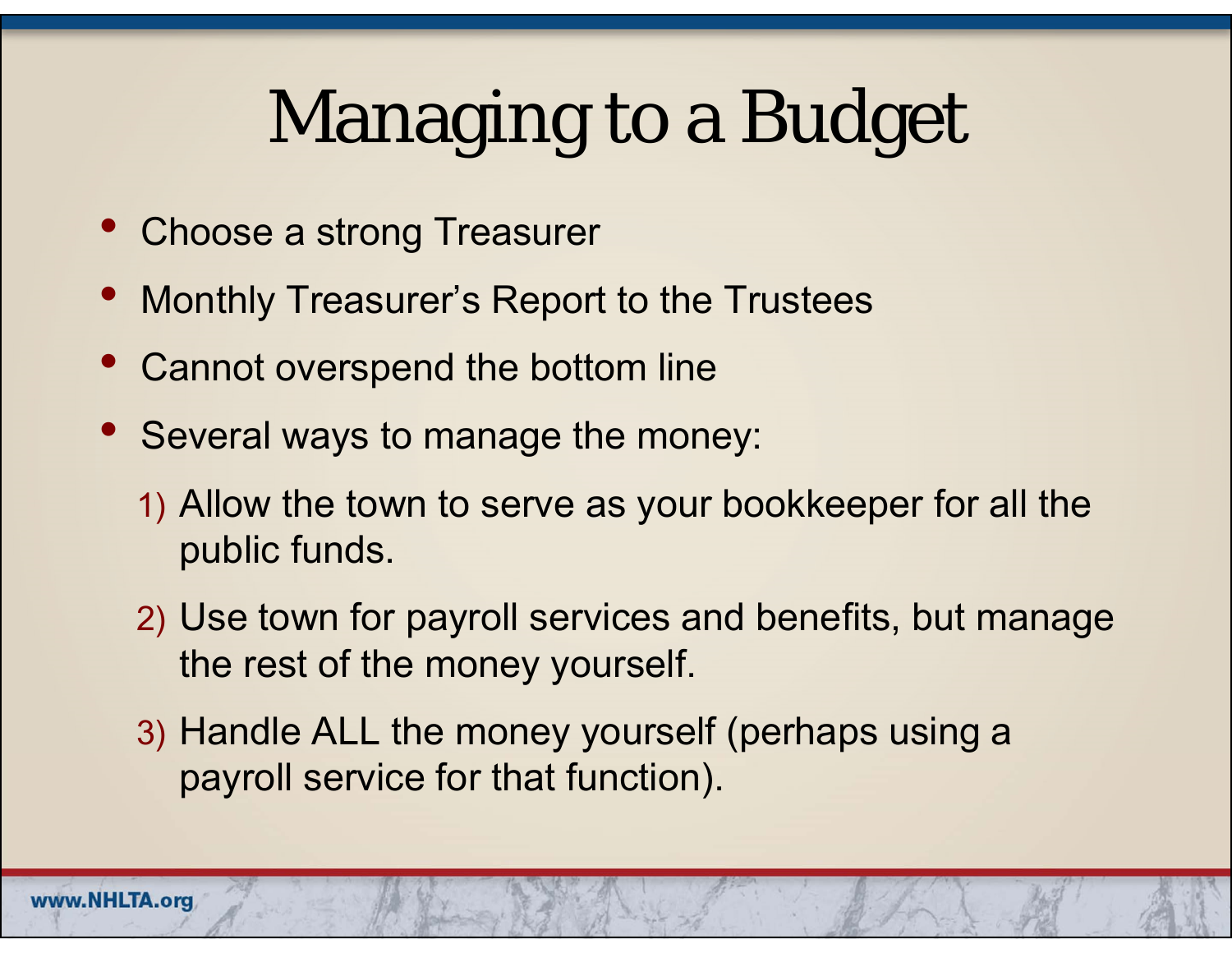### If You Manage the Checkbook Yourself

- Should have a memo of understanding between the Town and Library for timing of distribution of funds by the Town Treasurer. (RSA 202-A:11, III)
- Trustees should sign monthly check register.
- Bank account may require two Trustee signatures on all checks or just above a set amount.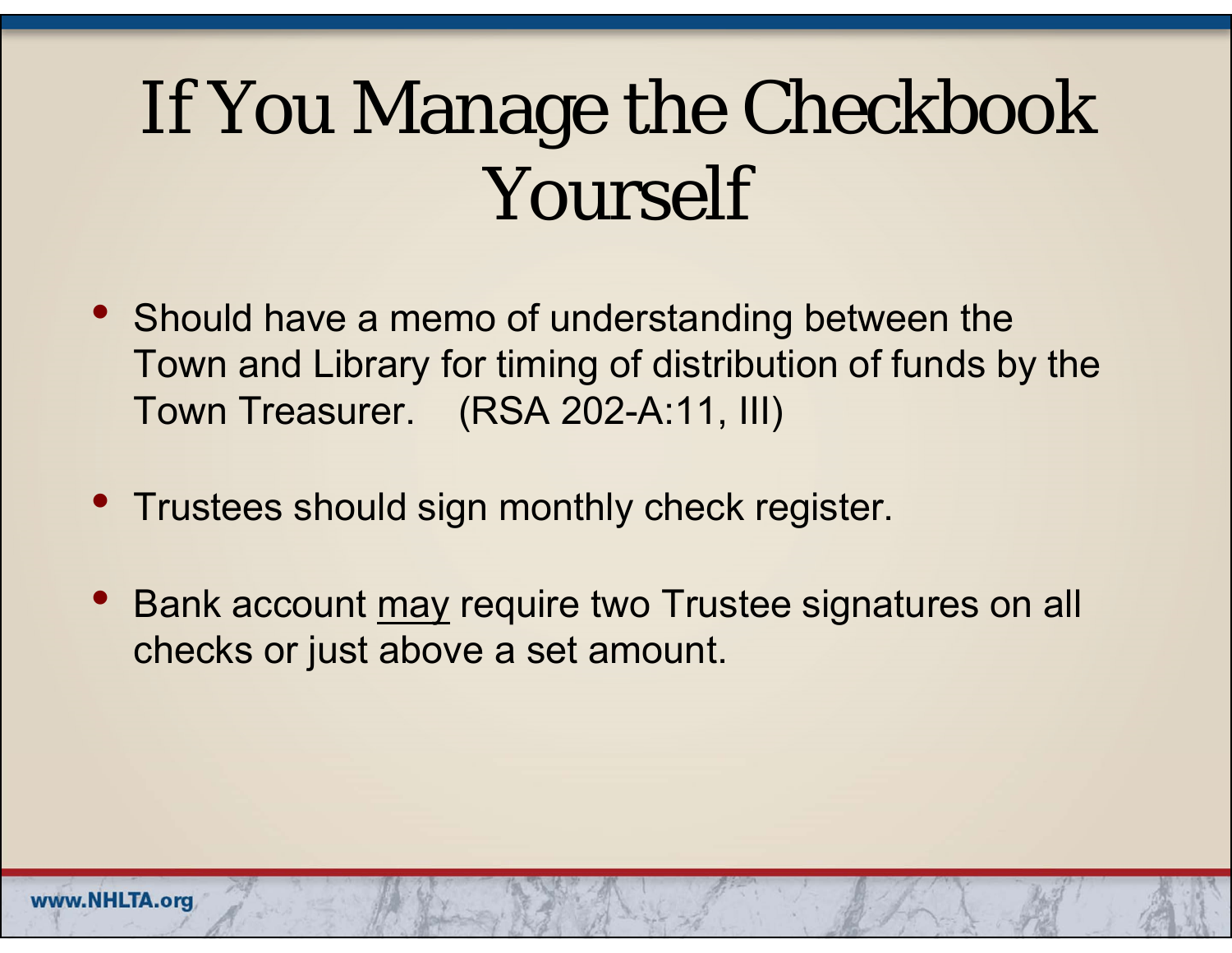# Segregation of Funds

RSA 202-A:11, III: Money from fines and lost/damaged materials "shall be used for general repairs and upgrading, and for the purchase of books, supplies and income-generating equipment…"

Need to *account* for fines, fees, etc., separately from public funds so that they do not lapse to the General Fund at year end as public funds do.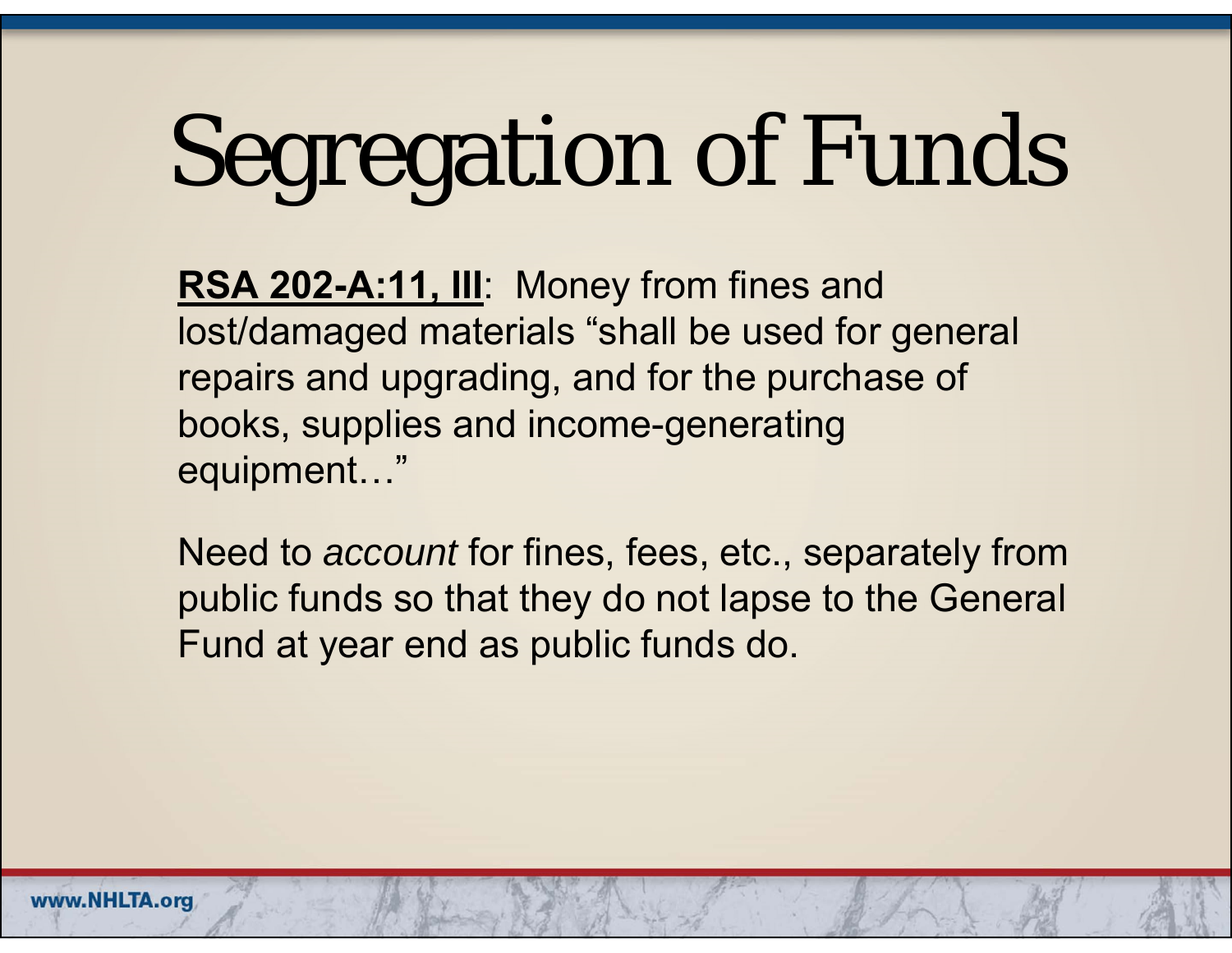#### Financial Policies

- $\bullet$ Adopt policies to guide the management of funds
- Sample topics for policies:
	- $\checkmark$  Investment
	- $\checkmark$  Purchasing use of credit or debit card, when to go out to bid, etc.
	- $\checkmark$  Authority to over-spend (transfer from line to line) without prior trustee approval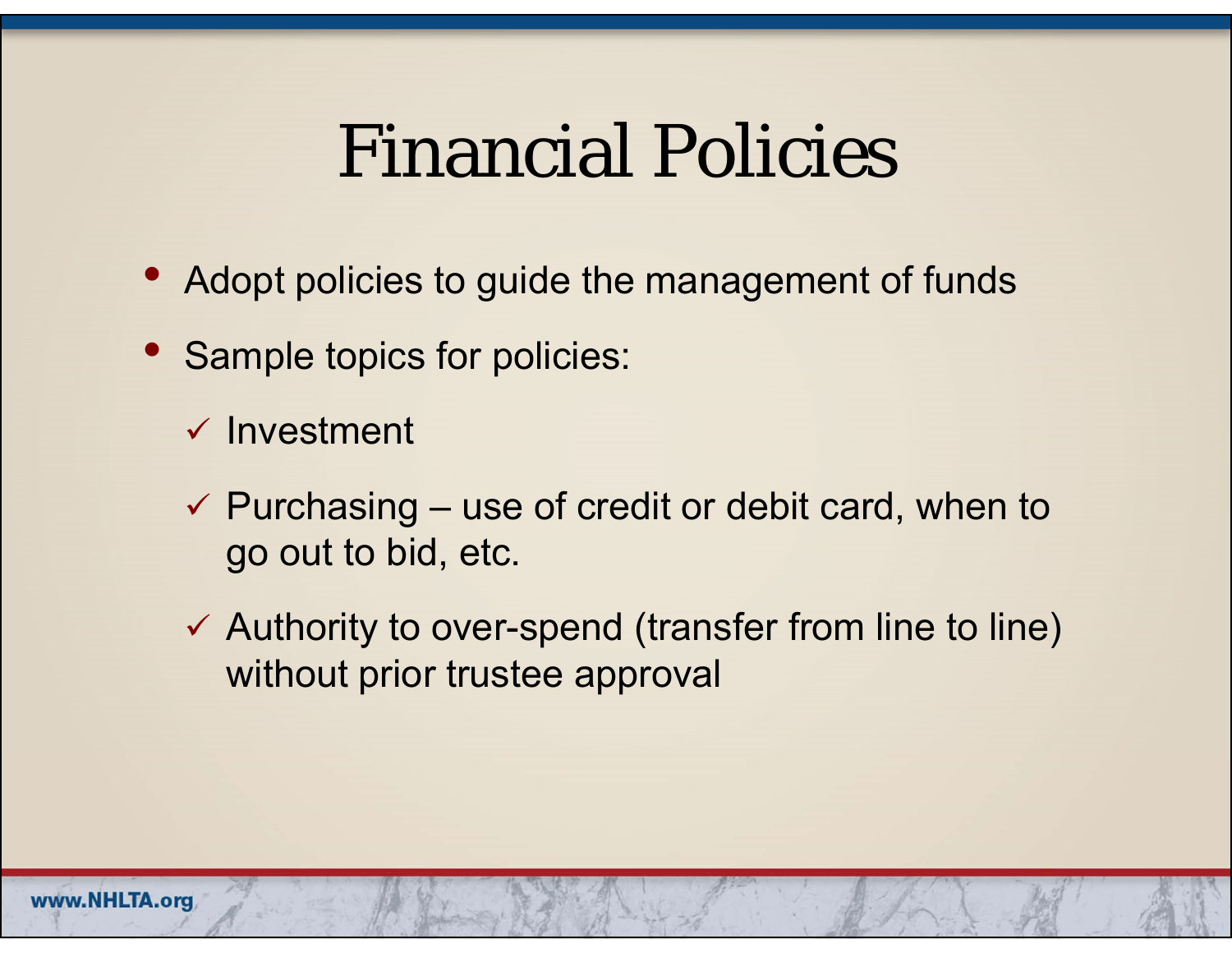## Trustee Meetings



www.NHLTA.org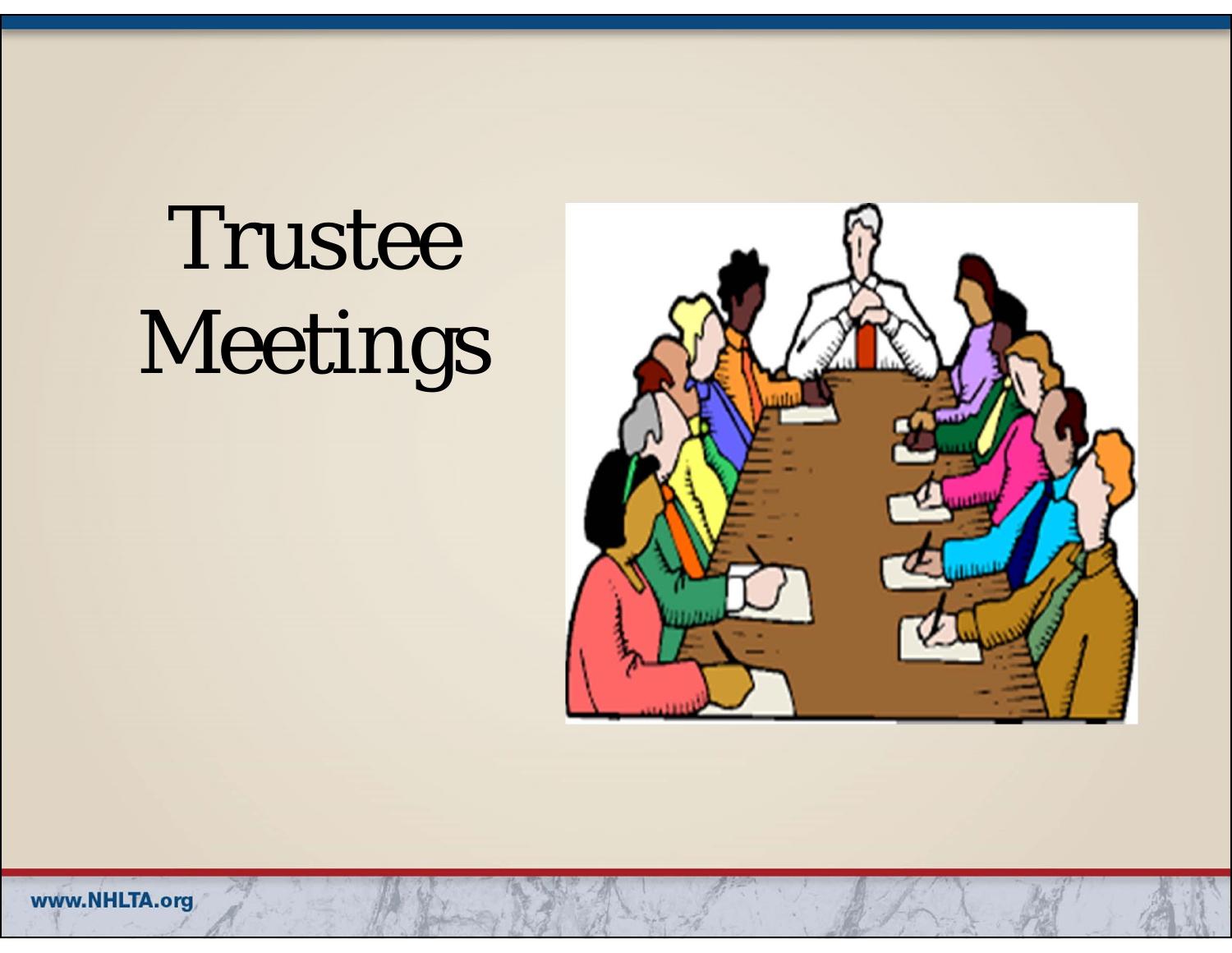### Board of Trustees Meetings

- • Meetings generally occur monthly and last from an hour and a half to two hours.
- •Send out an agenda at least several days ahead.
- •Stick to the agenda.
- •Address new and ongoing business of the library.
- • Review library policies, update, and approve them on a regularly scheduled basis.
- •Review finance, fundraising, and director's reports.
- • Chair is in charge! Robert's Rules or Alice Sturgis Standard Code of Parliamentary Procedure provide guidance for an orderly meeting.

*See NHLTA "Resources" webpage for samples.*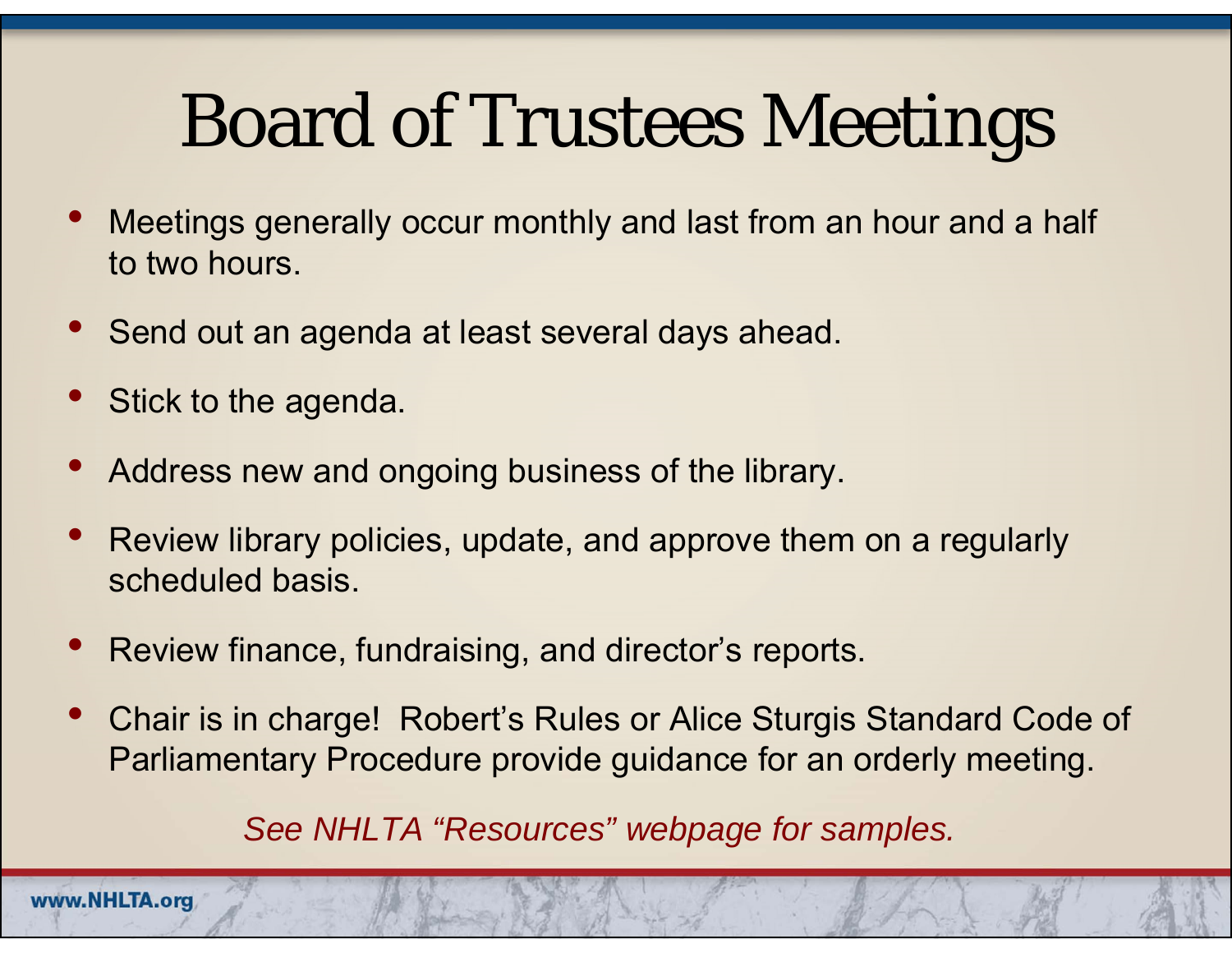#### Evaluate Your Meetings

- Evaluate the effectiveness of the board meetings periodically and make necessary adjustments.
- A timed agenda can improve meeting effectiveness.
- Make sure all participants stay involved.
- Keep track of on-going actions, pending matters.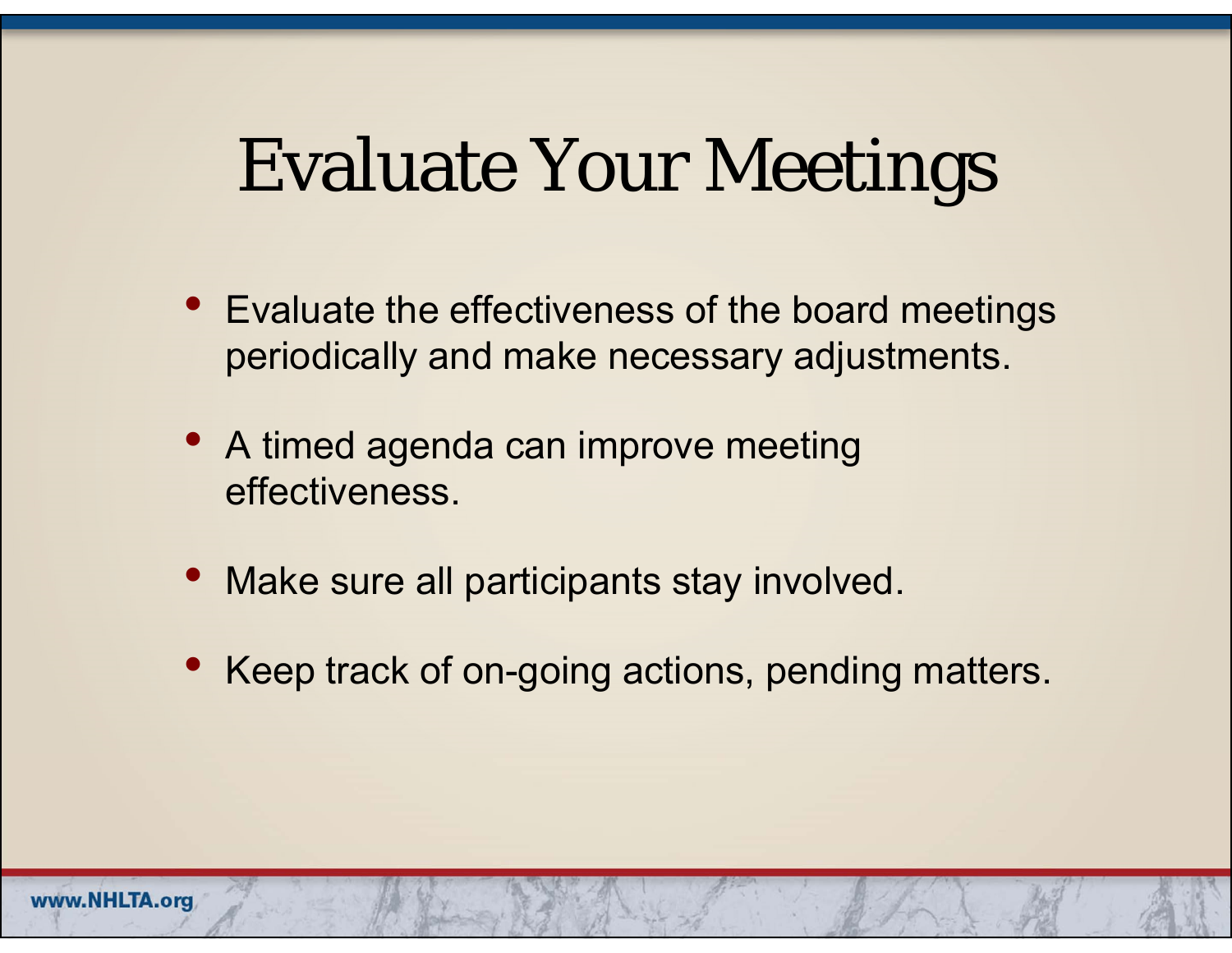### RSA 91-A. The Right to Know Law

- $\bullet$ Meetings must be open to the public.
- $\bullet$  Meetings must be posted in 2 places at least 24 hours prior to the meeting. Library website can be one of the places.
- $\bullet$  Minutes must be kept, and draft minutes must be *available* to the public not more than 5 business days after the meeting. Remember to include the names of those who made and seconded motions in the minutes.
- $\bullet$  Serial communications may not be used to contravene the spirit of the law. *NO deliberations or decisions via email, other than setting meeting dates.*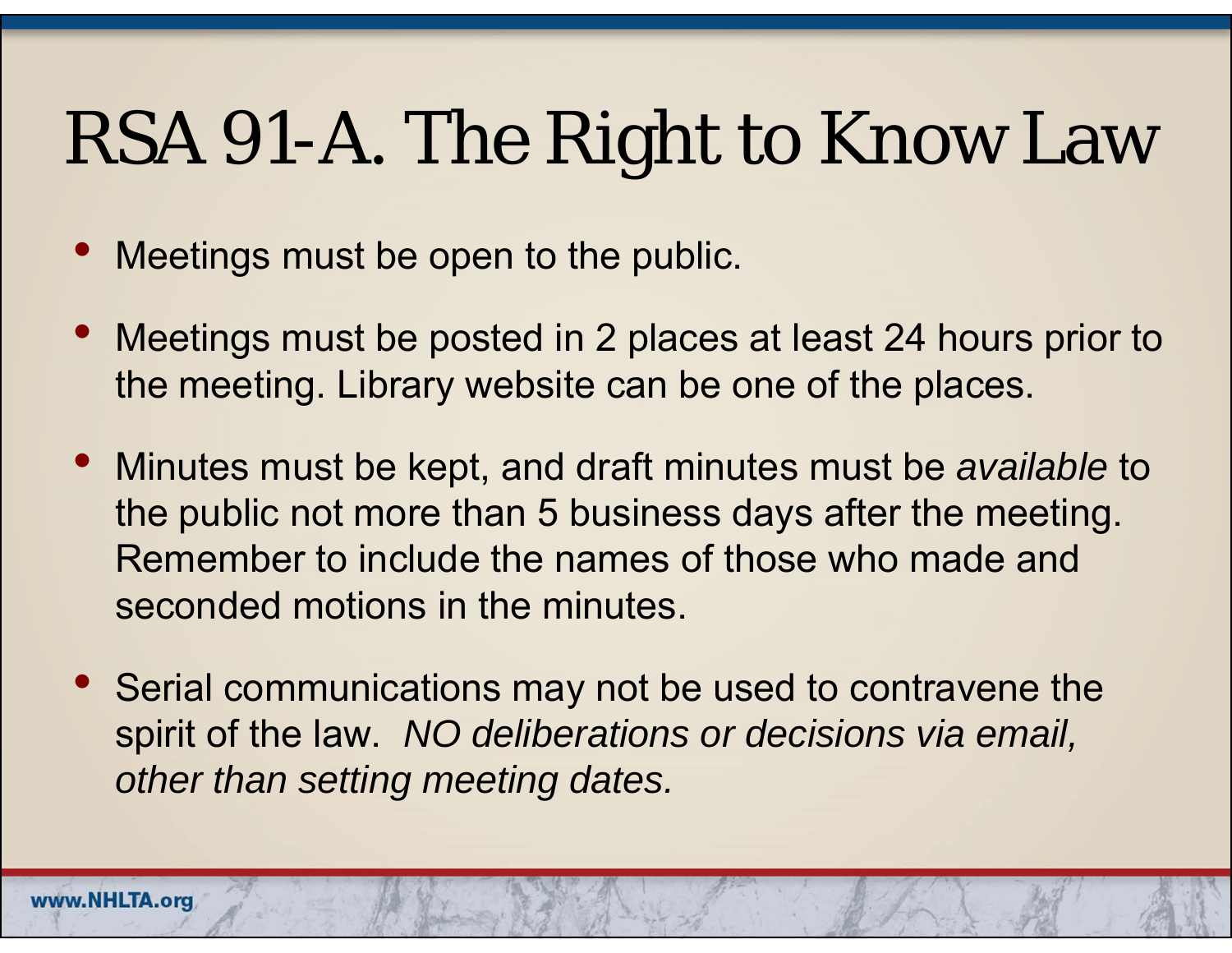#### Non-Public Sessions

Can only go into "non-public" to discuss:

- $\bullet$  matters relating to individual personnel (hiring, firing, compensation, discipline, etc.)
- Matters that would likely adversely affect the reputation of any person other than a board member
- Buying, selling or leasing real or personal property
- Lawsuits filed or threatened against the Library until fully resolved
- Emergency functions related to terrorism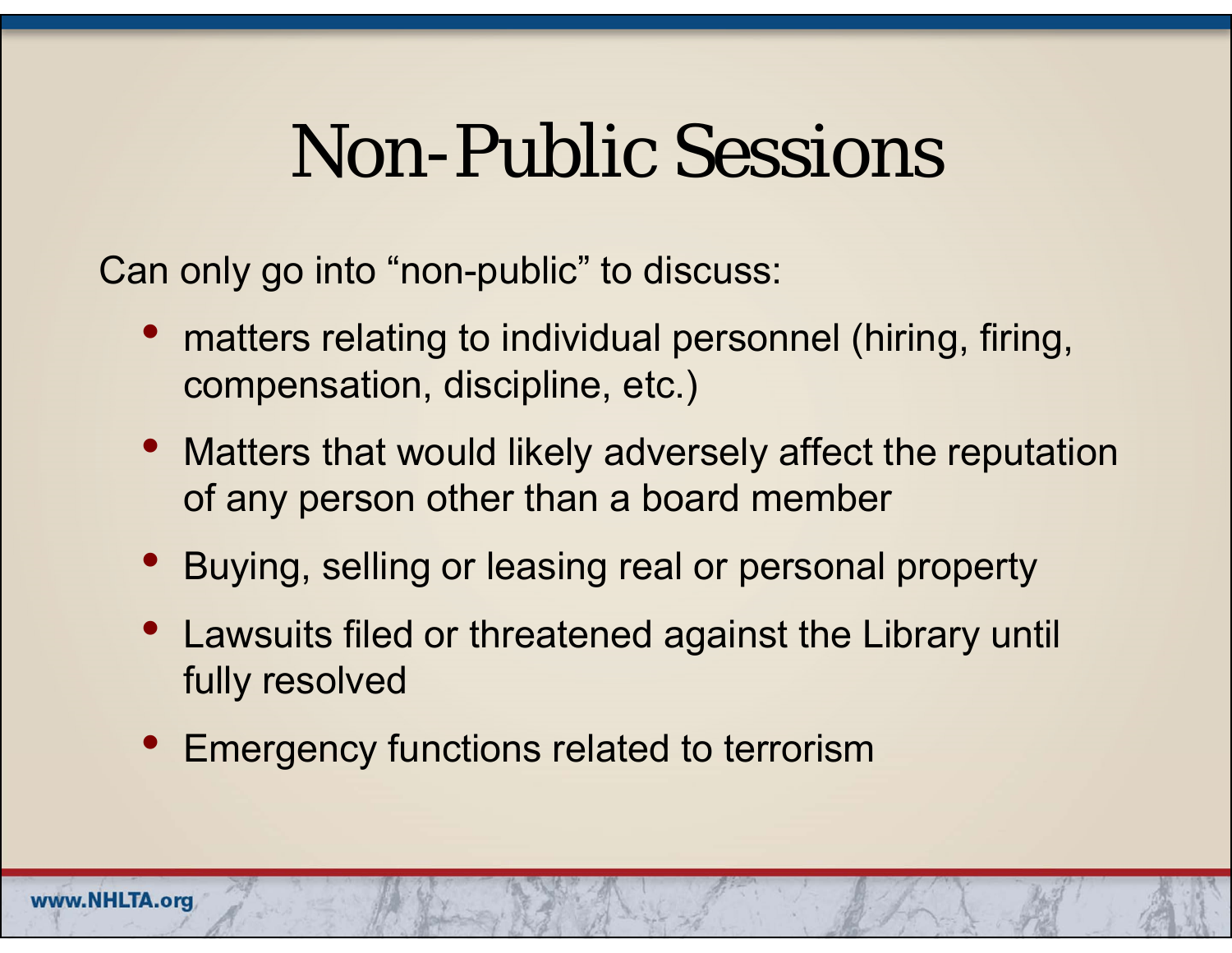#### Procedures for Non-Public

- Must go into non-public from a noticed public meeting
- Must state the reason for going into non-public
- $\bullet$ Majority roll call taken
- Once in non-public, can only discuss the reason for nonpublic; no other business can be discussed
- Must take minutes
- $\bullet$  May seal the minutes at end of the non-public session; otherwise they are available to the public within 72 hrs.
- Exit non-public, regular meeting resumes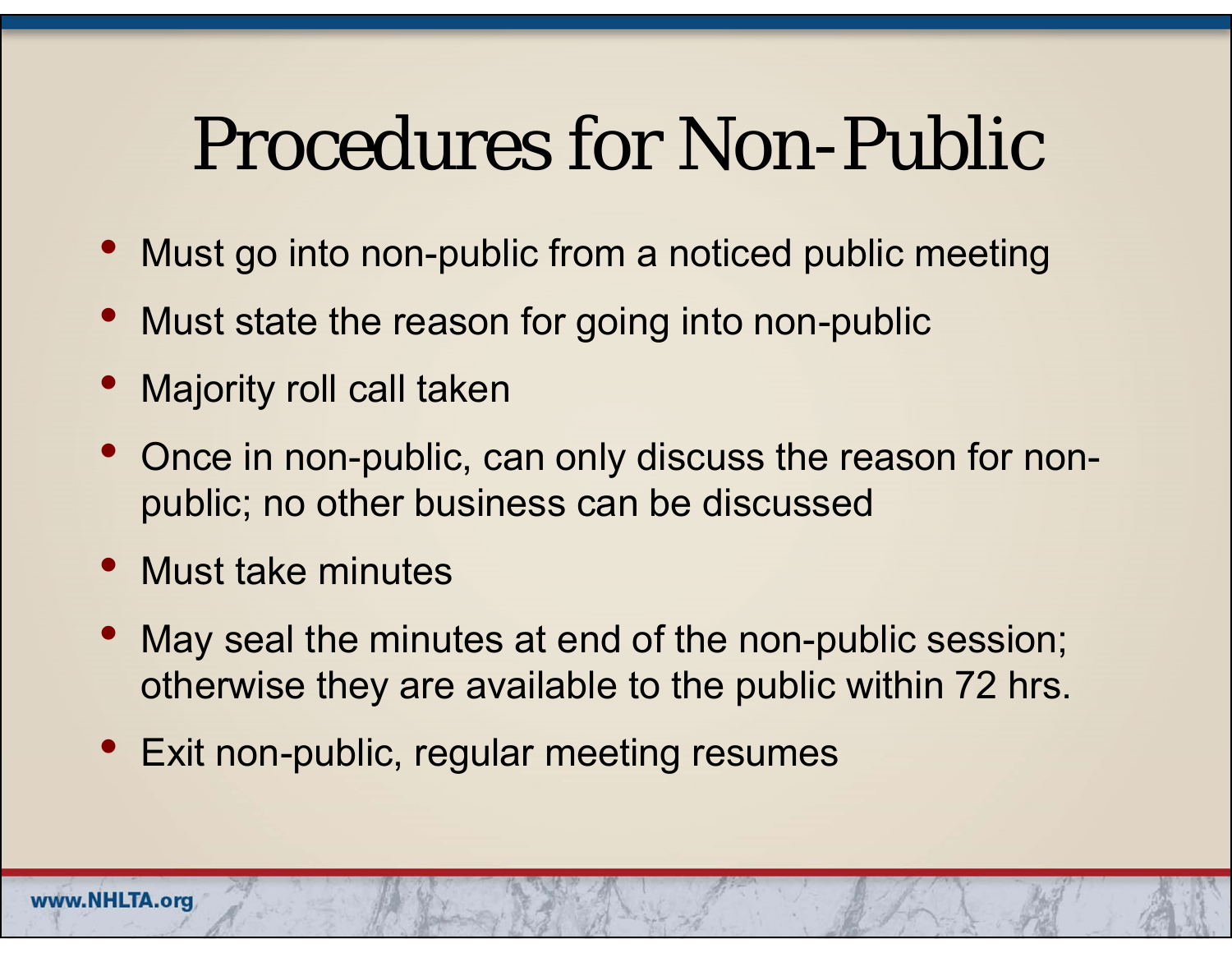### Meeting Tips

- Always be on time; shows respect for other members.
- If you will be late or absent, inform the Chair.
- Come prepared; read any materials distributed in advance, do any homework you agreed to do at prior meetings.
- Share your thoughts and opinions, and respect others' perspectives.
- Stay on topic during discussions; respect the agenda.
- Stay focused on the main issues, let the trivia take care of itself.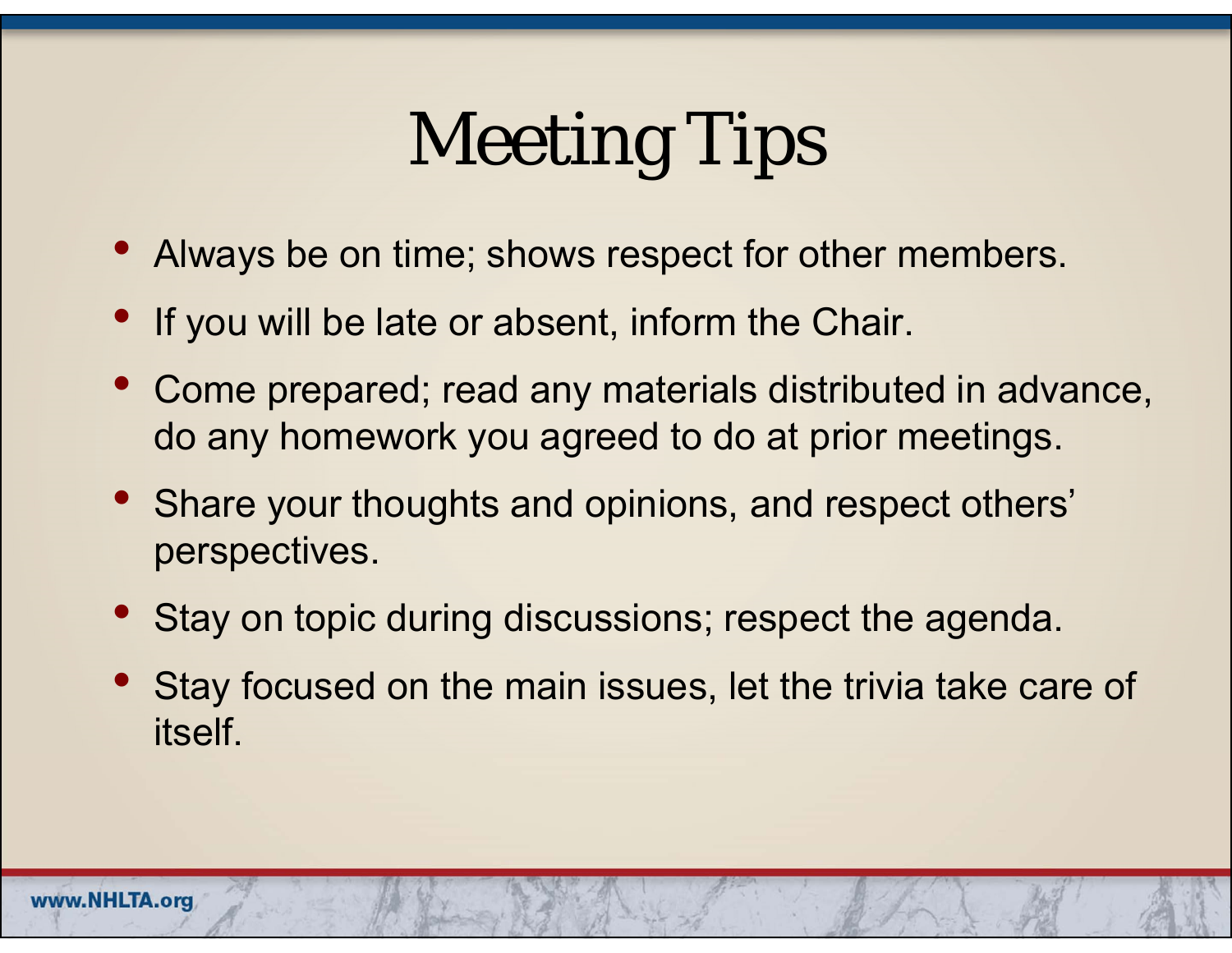## Personnel Responsibilities

- 1. Trustee and Staff Roles
- 2. Job Descriptions
- 3. Hiring and Appointing the Library Director
- 4. Evaluation of the Director's Performance
- 5. Disciplinary Actions, Removal of Staff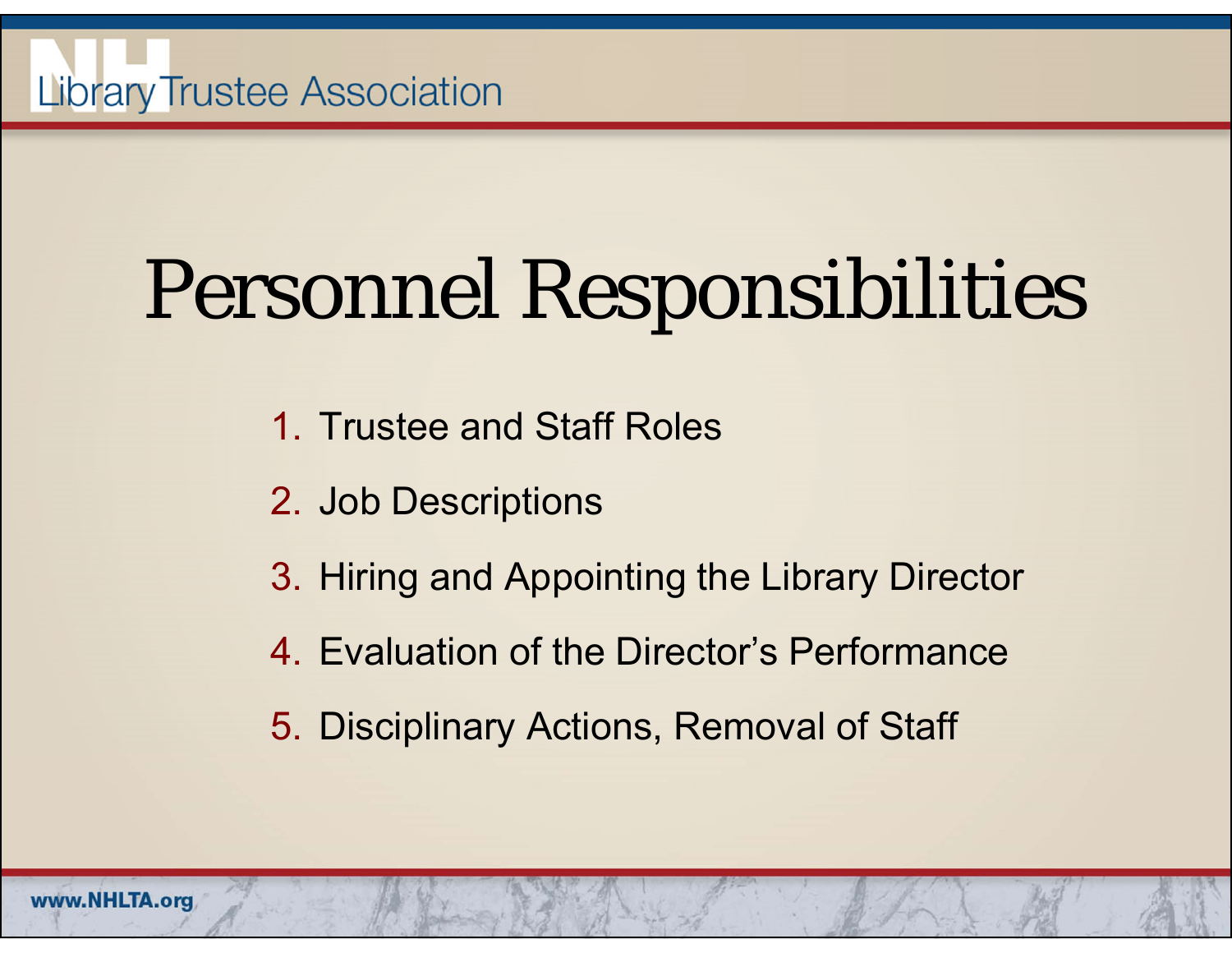#### Trustees, Librarian and Staff

- The Trustees are the governing body of the Library. They are responsible for policies, for budgeting and for hiring a competent staff.
- The Librarian is responsible for day-to-day operations, supervising staff and volunteers, and maintaining a collection of media consistent with the educational and entertainment needs of the community.
- The staff are responsible to the Librarian.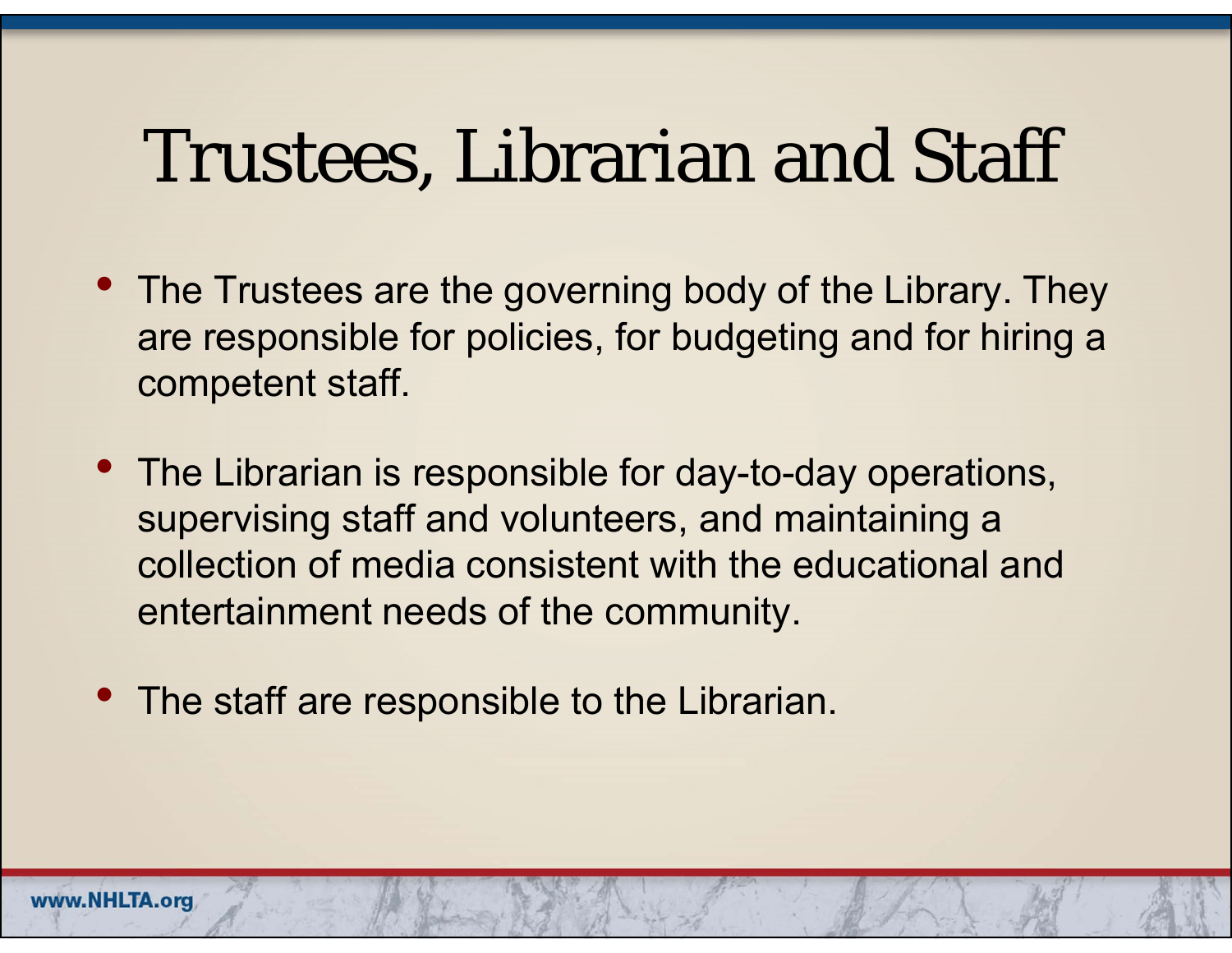#### Trustee Responsibilities

- $\bullet$  Hiring, evaluating, dismissing Librarian and staff - see RSA 202-A:17);
- Supervising and evaluating the Library Director, *but not the staff or volunteers*
- Setting annual goals
- Setting compensation
- $\bullet$ Adopting Personnel Policies for the Library

*Attend NHLTA and Dept. of Labor training sessions.*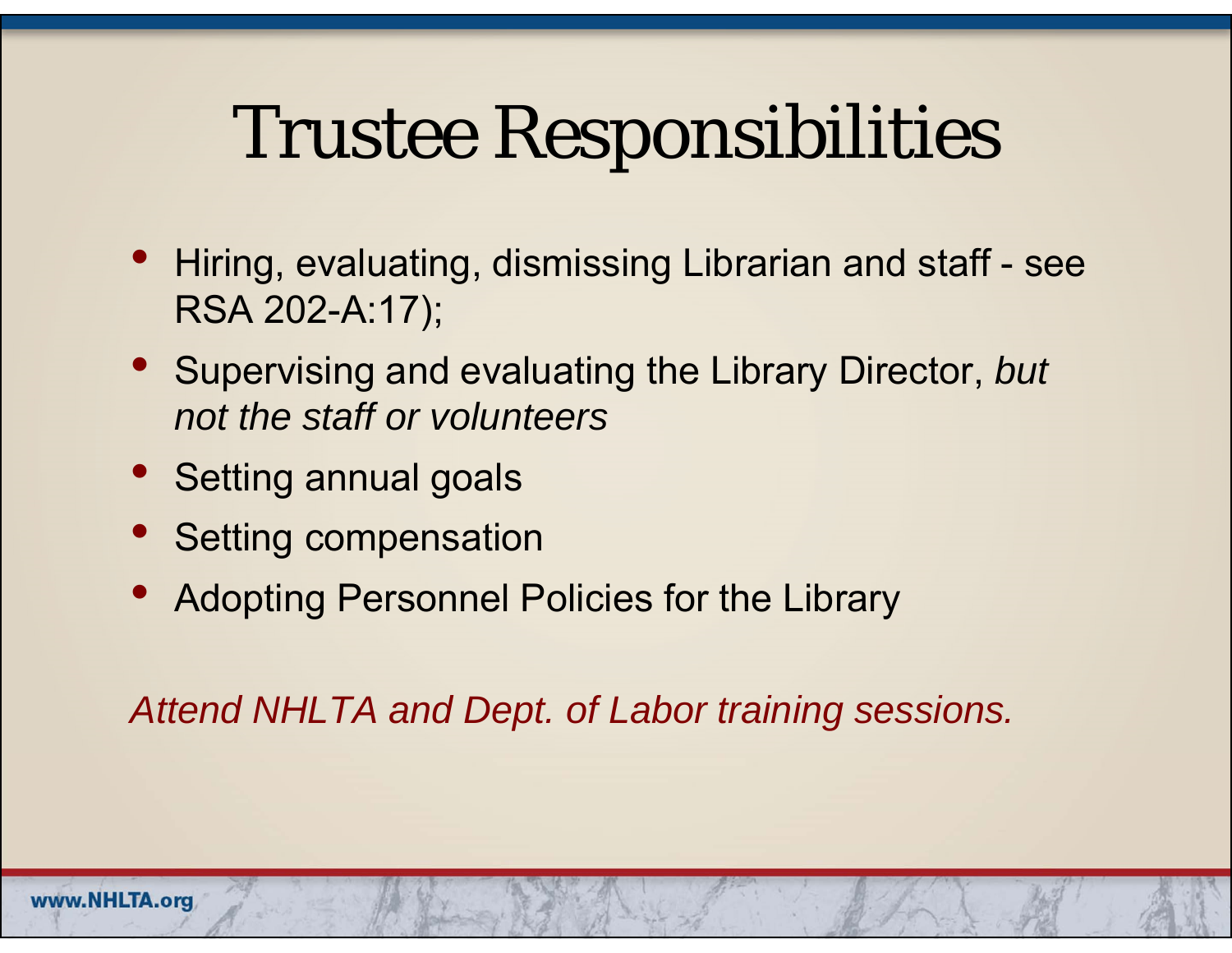### Trustees Appointing Authority

- **202-A:11** (Powers & Duties of Library Trustees) Appoint a Librarian who shall not be a trustee and, in consultation with the Librarian, all other employees of the library and determine their compensation and other terms of employment ...
- Library employees are *NOT* town employees, they are employees of the Library Board of Trustees (NH Supreme Court, Taylor decision)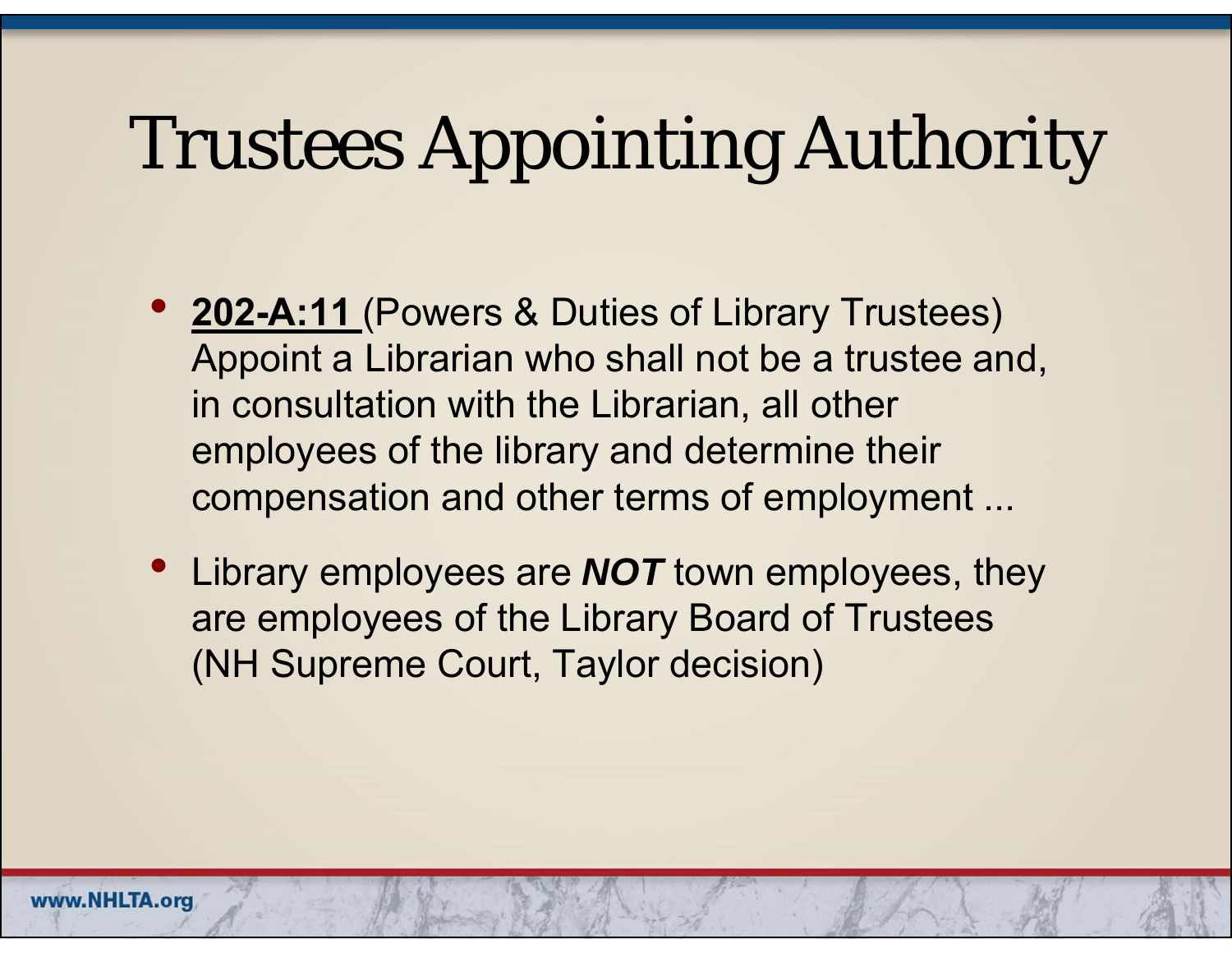### Hiring a Library Director

#### **RSA 202-A:15 Public Librarian; Qualification and Tenure**

"The librarian shall be appointed by the board of library trustees for a term of office agreed to at the time of employment and until a successor is appointed and qualified."

- Protects the librarian from arbitrary termination.
- Protects the library from an extended term of unsatisfactory performance.
- Renewal is a mutual decision of the Board and the Librarian.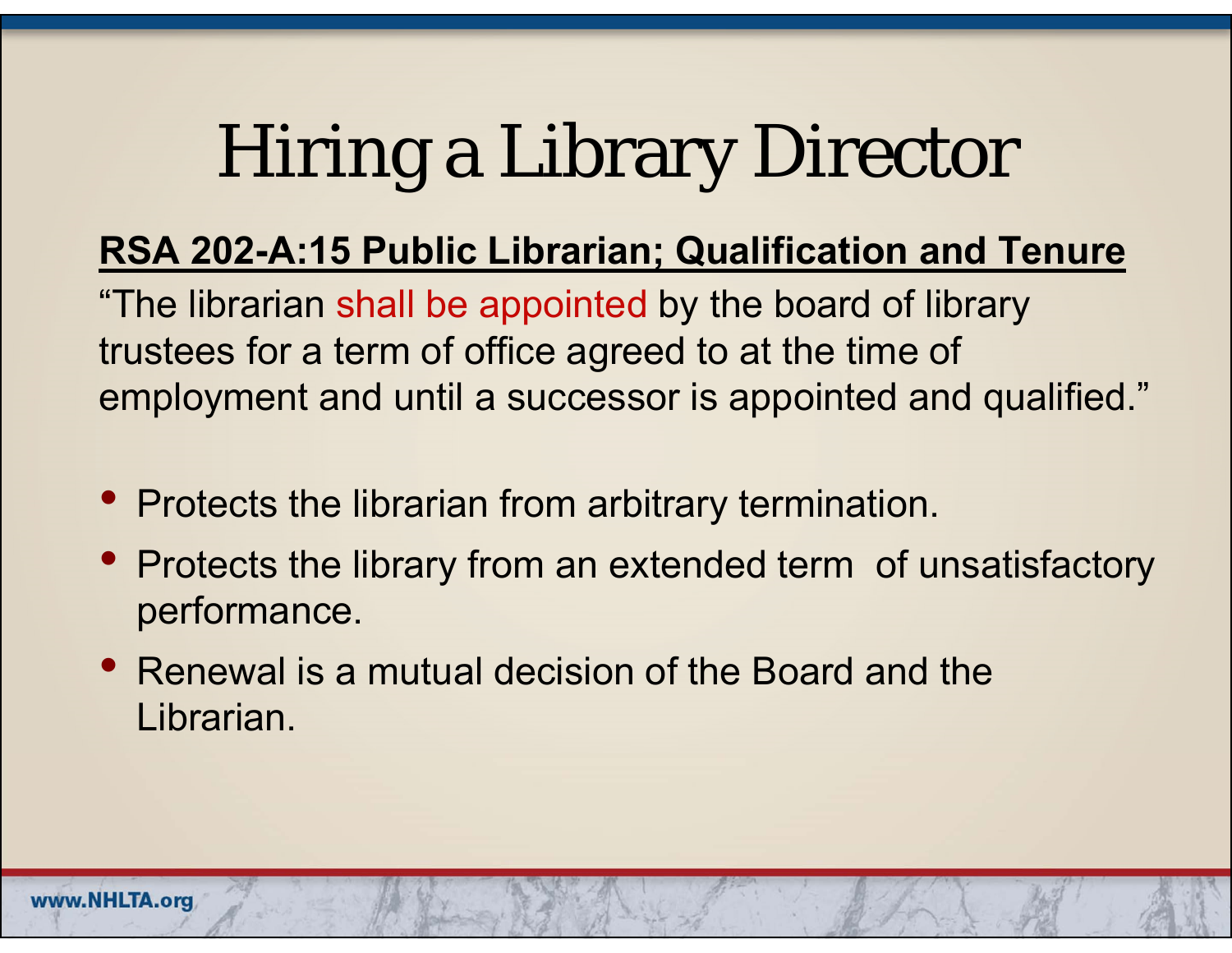#### Letter of Appointment for the Library Director

The letter of appointment/hire should contain:

- Term of appointment (date of hire and length of initial commitment) agreed to by the library director
- $\bullet$ Compensation/salary
- $\bullet$  Basic benefits (health insurance, paid leave) as described in personnel policies
- Hours of work (# of hours/week)
- $\bullet$ Job description (attachment to letter)

*Have an attorney check the letter before finalizing it.*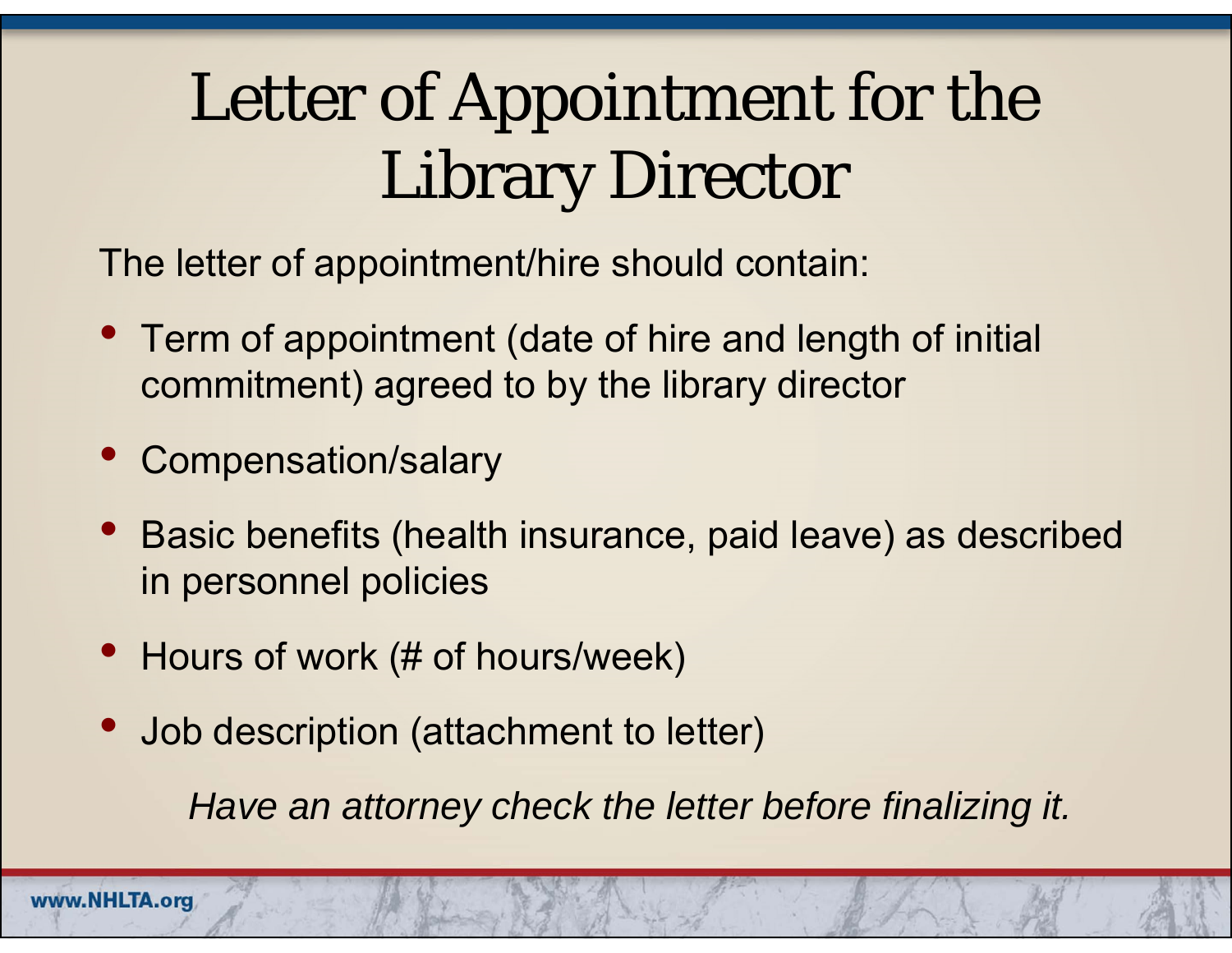#### The Director's Job Description

Purpose:

- $\bullet$ **Clarity**
- $\bullet$ Scope and limits of authority
- $\bullet$ Defines ideal person
- Forms basis for performance review

Keep It Current:

- $\bullet$  Review and update annually to reflect changing priorities
- Ask incumbent for input to updates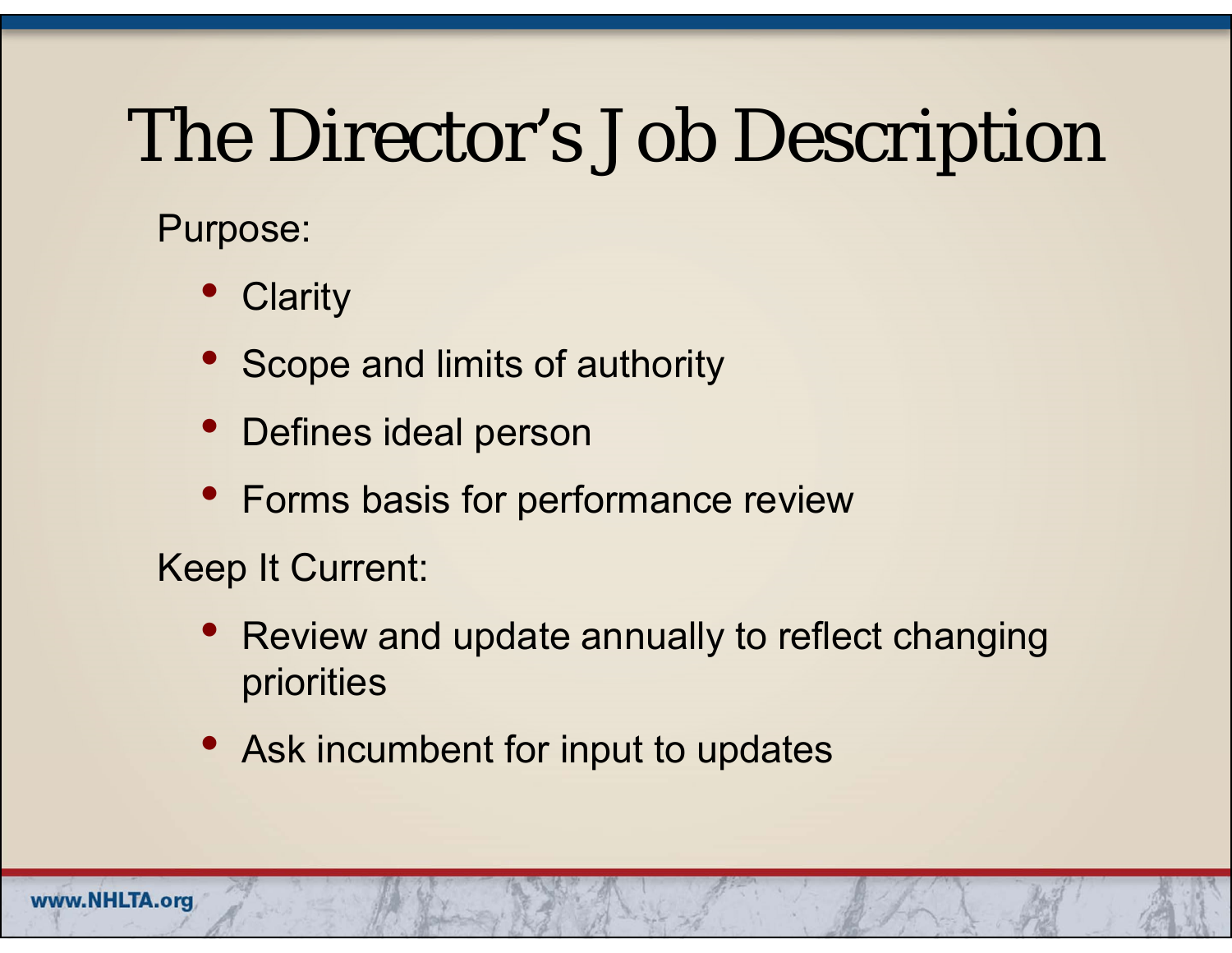### Components of the Job Description

- General Purpose
- $\checkmark$  Key Responsibilities
- **√Policy**
- $\checkmark$  Board Meetings
- Legal Issues
- Planning/ Management
- $\checkmark$ Budget
- Collection Development
- **√ Advocacy**
- Staff Hiring/Supervision
- Continuing Education
- Qualifications/Experience
- Working Conditions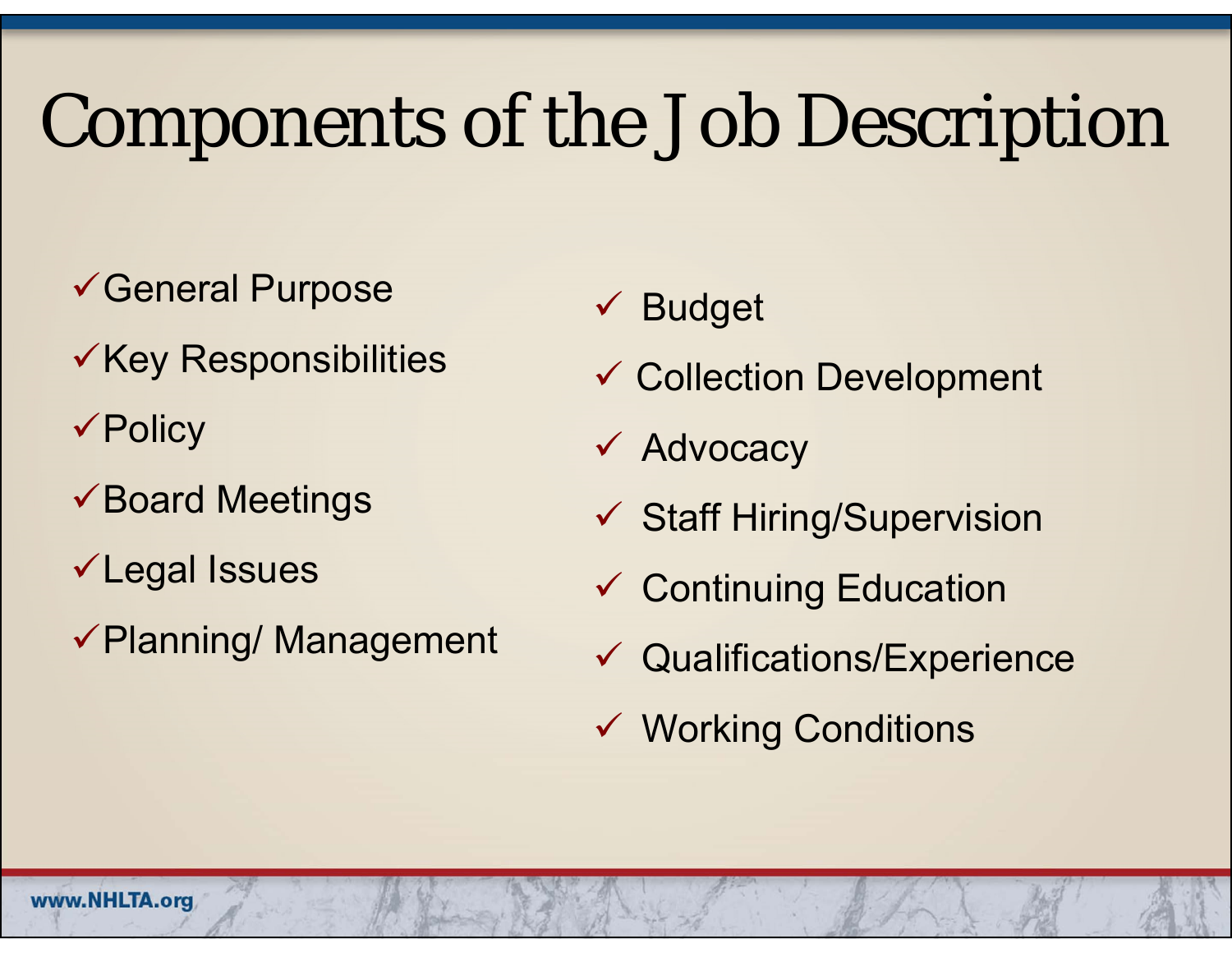#### Performance Appraisal

- $\bullet$ The cornerstone of a healthy employment relationship!
- $\bullet$  Trustees evaluate the Library Director; Director evaluates staff and volunteers.
- $\bullet$  May have staff complete self-evaluation as part of the process.
- $\bullet$ Evaluation should occur at least annually.
	- $\checkmark$  Specific job responsibilities (as detailed in job description)
	- $\checkmark$  Personal attributes (flexibility, creativity, etc.)
	- $\checkmark$  Review achievement of goals set at prior evaluation
	- $\checkmark$  Set goals for the coming year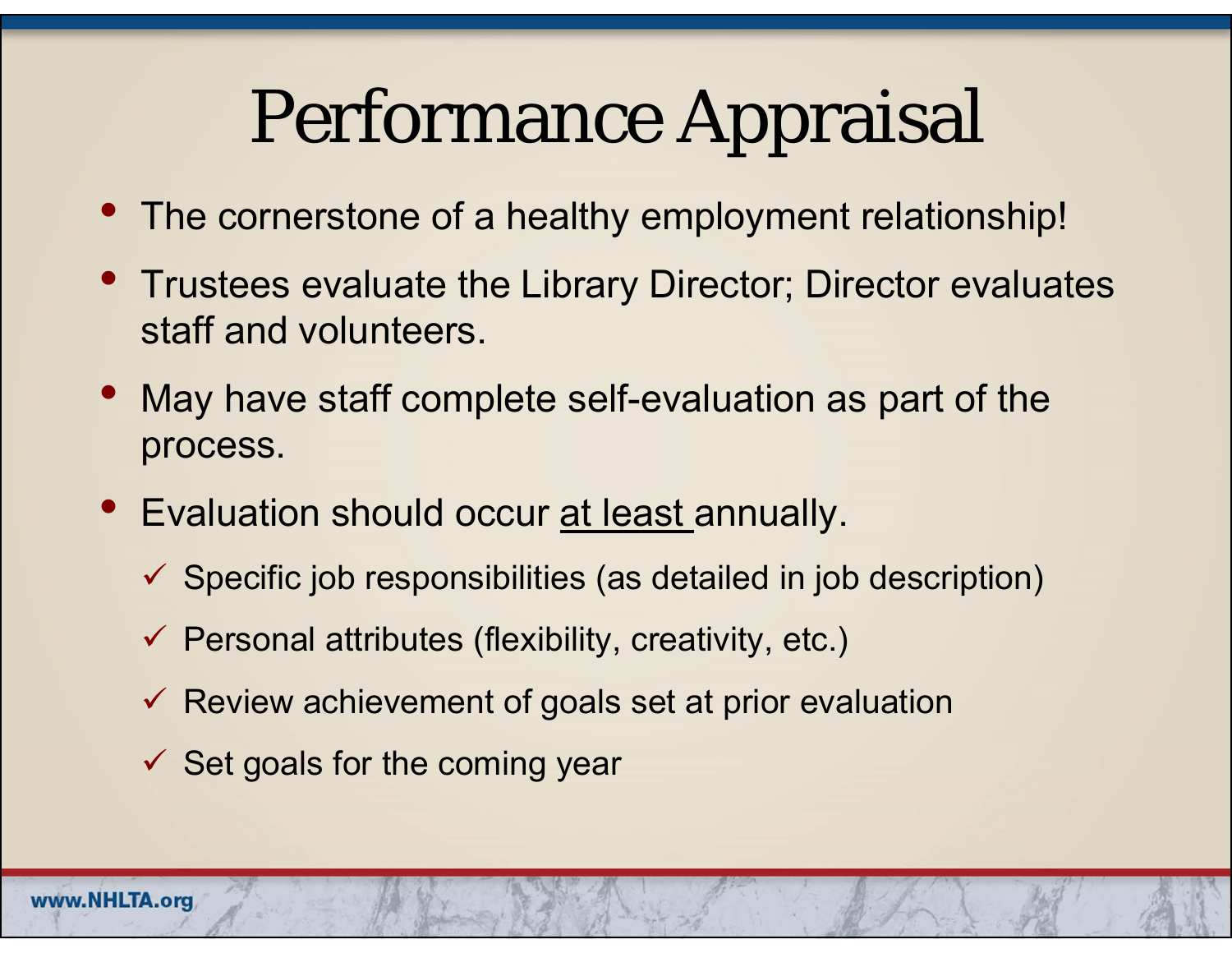#### Purpose of the Evaluation

- $\bullet$  Foster Communication
	- $\checkmark$  Provides constructive feedback on a regular basis
	- $\checkmark$  Facilitates better working relationships
	- Contributes to professional development
- $\bullet$ **Documentation** 
	- $\checkmark$  Provides an historical record of performance
	- $\checkmark$  Provides basis for salary recommendations
	- $\checkmark$  Supports disciplinary actions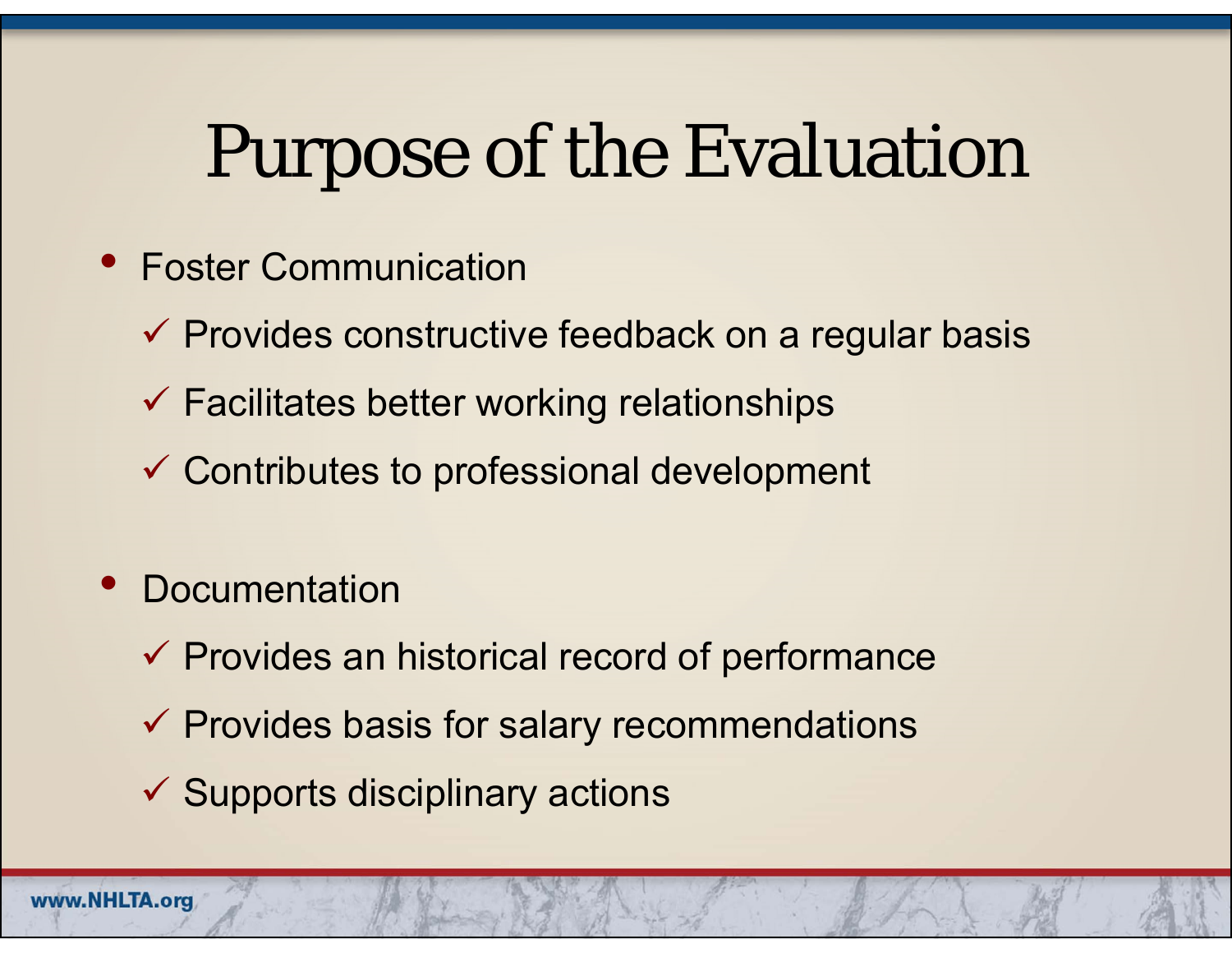### Disciplinary Action

- $\bullet$  Adhere to Personnel Policies
	- $\checkmark$  Progressive Discipline
	- Grievance Procedures
- $\bullet$  Only trustees can terminate employment of any library staff member.

*All personnel discussions (other than adopting/amending policies) should take place in non-public session.*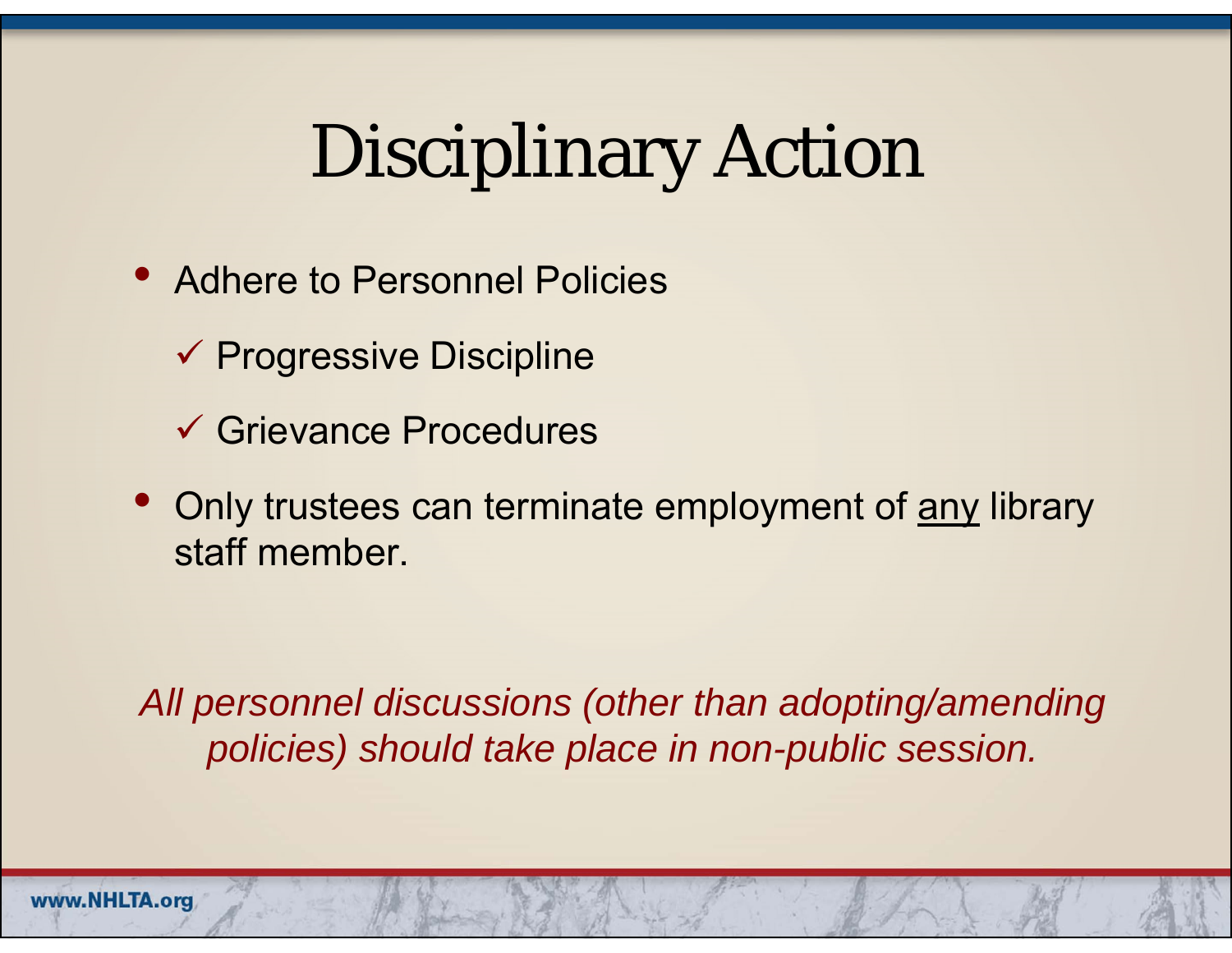#### Removal of Staff

#### **RSA 202-A:17 Employees; Removal**

"No employee of a public library shall be discharged or removed from office except by the board of trustees for malfeasance, misfeasance, or inefficiency in office, or incapacity or unfitness to perform the employee's duties."

- Notice and the opportunity for a public hearing must be provided. (Public hearing is the choice of the employee.)
- The library staff are NOT "at will" employees.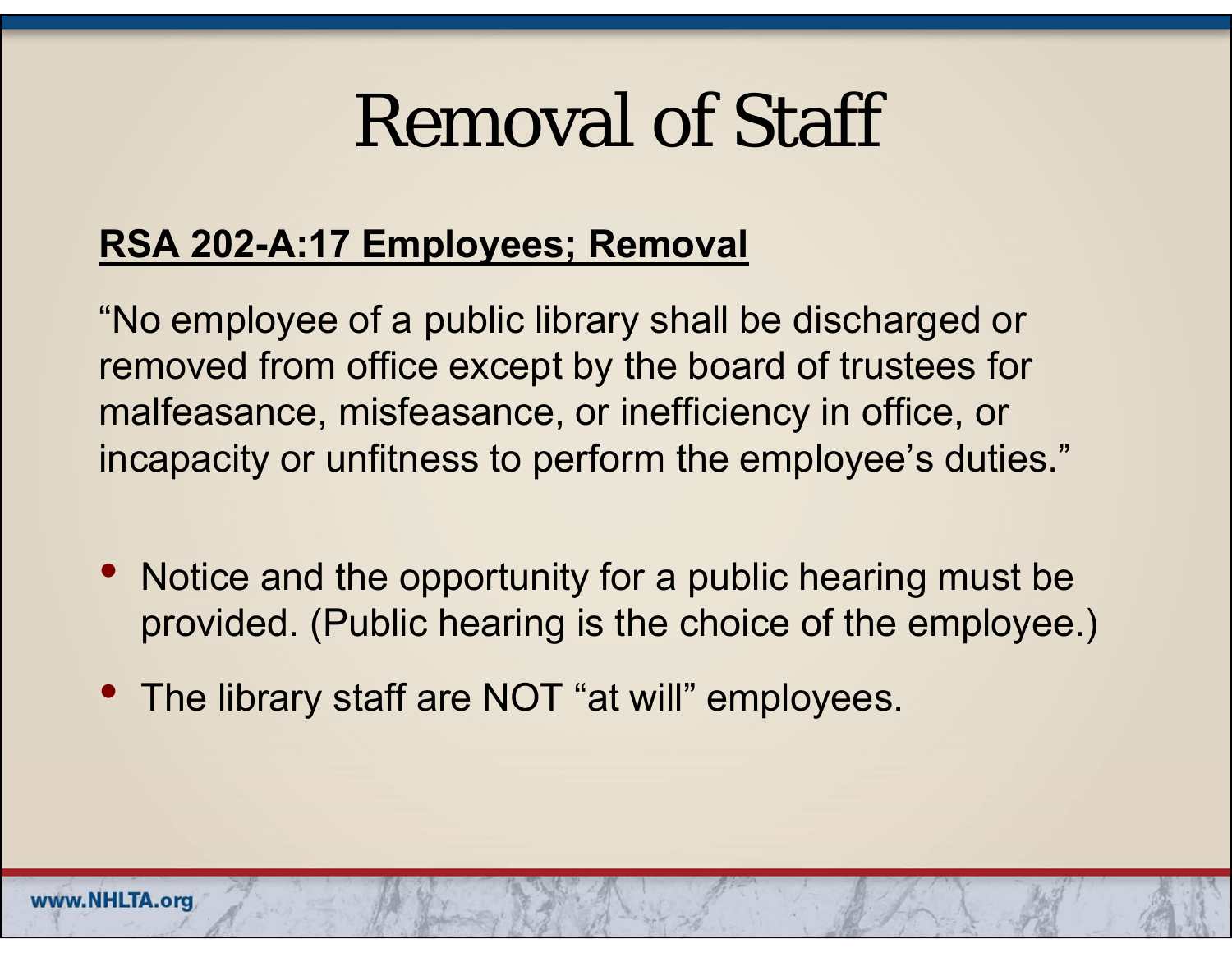#### Volunteers

- Volunteers report to the Librarian.
- Volunteers can be used in a variety of ways to supplement *but not replace* the staff.
- • Appropriate tasks include shelving, stamping, installing dust covers, etc.
- A background check should be required for all employees and volunteers who have contact with children.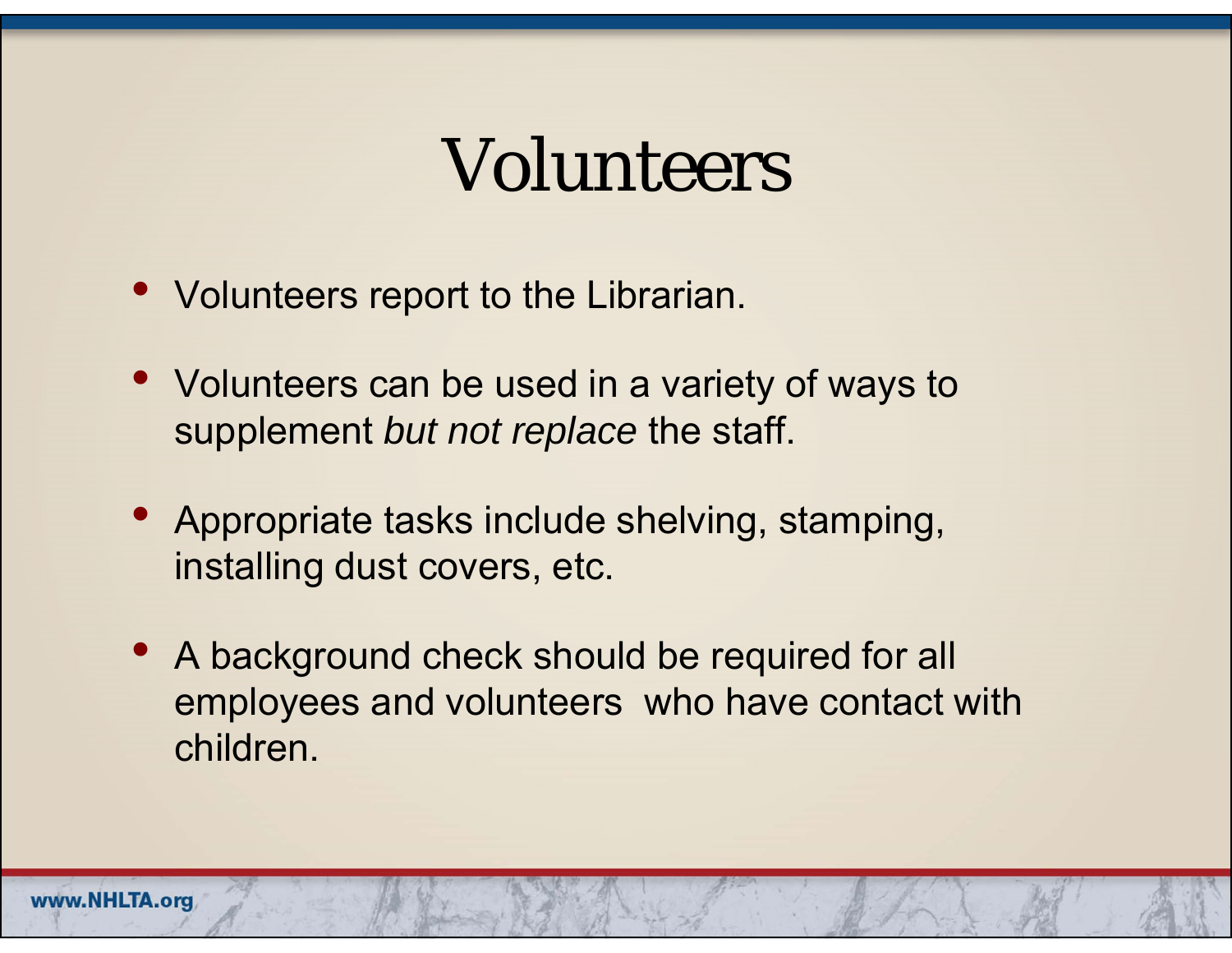#### Keys to Success

- $\bullet$ Mutual respect
- $\bullet$ Open communications
- Avoid surprises
- $\bullet$ Monitor progress and evaluate performance
- Focus on the big things; let the trivia take care of itself.
- $\bullet$ Maintain a sense of humor, have fun, show up!
- $\bullet$  Review NHLTA Code of Ethics and adhere to it (see page 10 of Trustee Manual)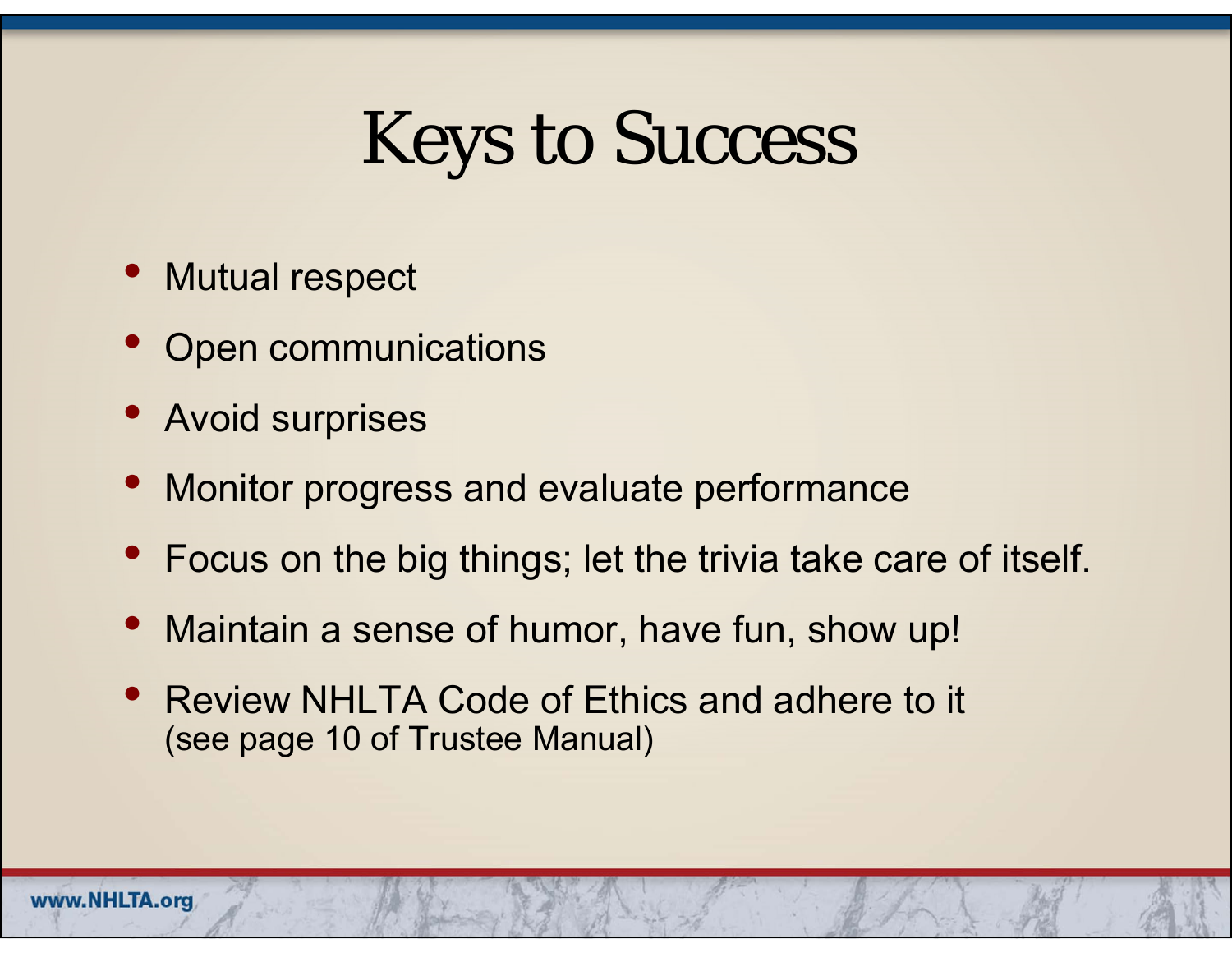#### Tips and Tools

Check the NHLTA website for sample forms including

- •Job descriptions
- Evaluation forms
- •Job Posting for Library Director
- •**Hiring Checklist**

Attend NHLTA workshops and regional meetings

Visit the NH State Library website for more samples

Look for "services for librarians/employment resources" *https://www.nh.gov/nhsl/services/librarians/employment.html*